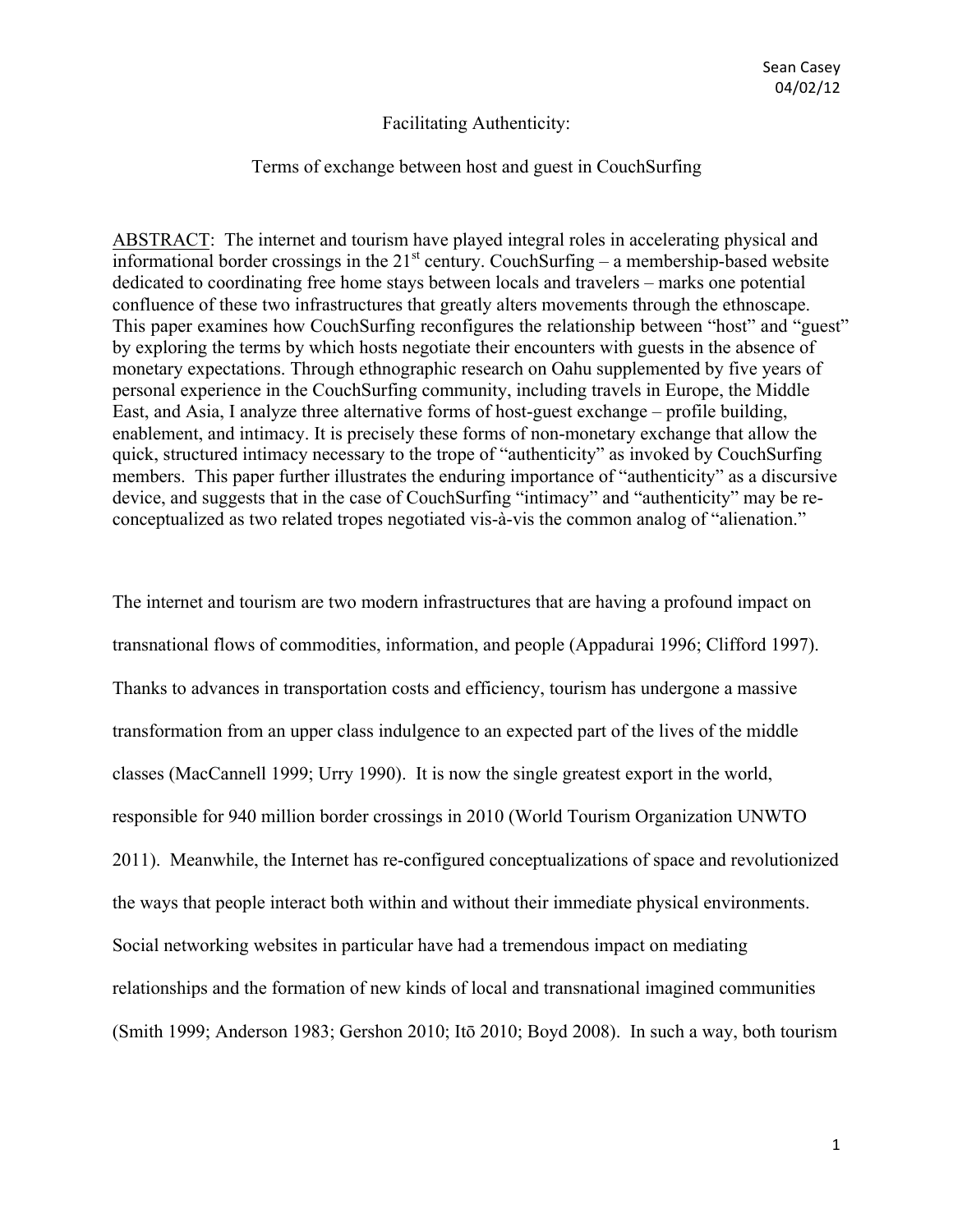and the Internet greatly reconfigure the composition of and interactions within the "ethnoscape" (Appadurai 1996).

"CouchSurfing" (www.couchsurfing.com) is a website that combines tourism and social networking via the internet, greatly reconfiguring possibilities for cross-cultural exchange. The term "CouchSurfing" is both the name of an internet-based social networking site and a noun used by its 3 million members to describe the act of staying at the homes of locals while traveling, though the latter is often simply referred to colloquially as "surfing." But on what terms do CouchSurfing hosts and guests negotiate this encounter? This paper explores how alternative forms of non-monetary exchange facilitate the relationships of hosts with their guests in the CouchSurfing community on the Hawaiian island of Oahu.

### WHAT IS COUCHSURFING?

CouchSurfing is a B Corporation that runs a free website by the same name, which facilitates relationships between over 3 million members worldwide<sup>1</sup>. Encounters mediated by the CouchSurfing website primarily take three forms: "couch requests," meet-ups, and soliciting advice from locals. I focus on the first two components. First – and most central to the concept and success of couchsurfing.com – is the system of "couch requests," by which visitors can seek to stay overnight with local residents at their homes. To initiate a couch request, a member enters a destination and may select from a number of preferences about a host including gender, age, languages, or if they provide a photo. The location and preferences are then checked against the database of members, and a list of profiles that are a 'best-fit' is generated, ranked by a

 $1$  The NPO B Lab designates as "B Corporation" businesses that it sees as proving economically viable while ensuring some public benefit. For more on B Corporations, see http://www.bcorporation.net/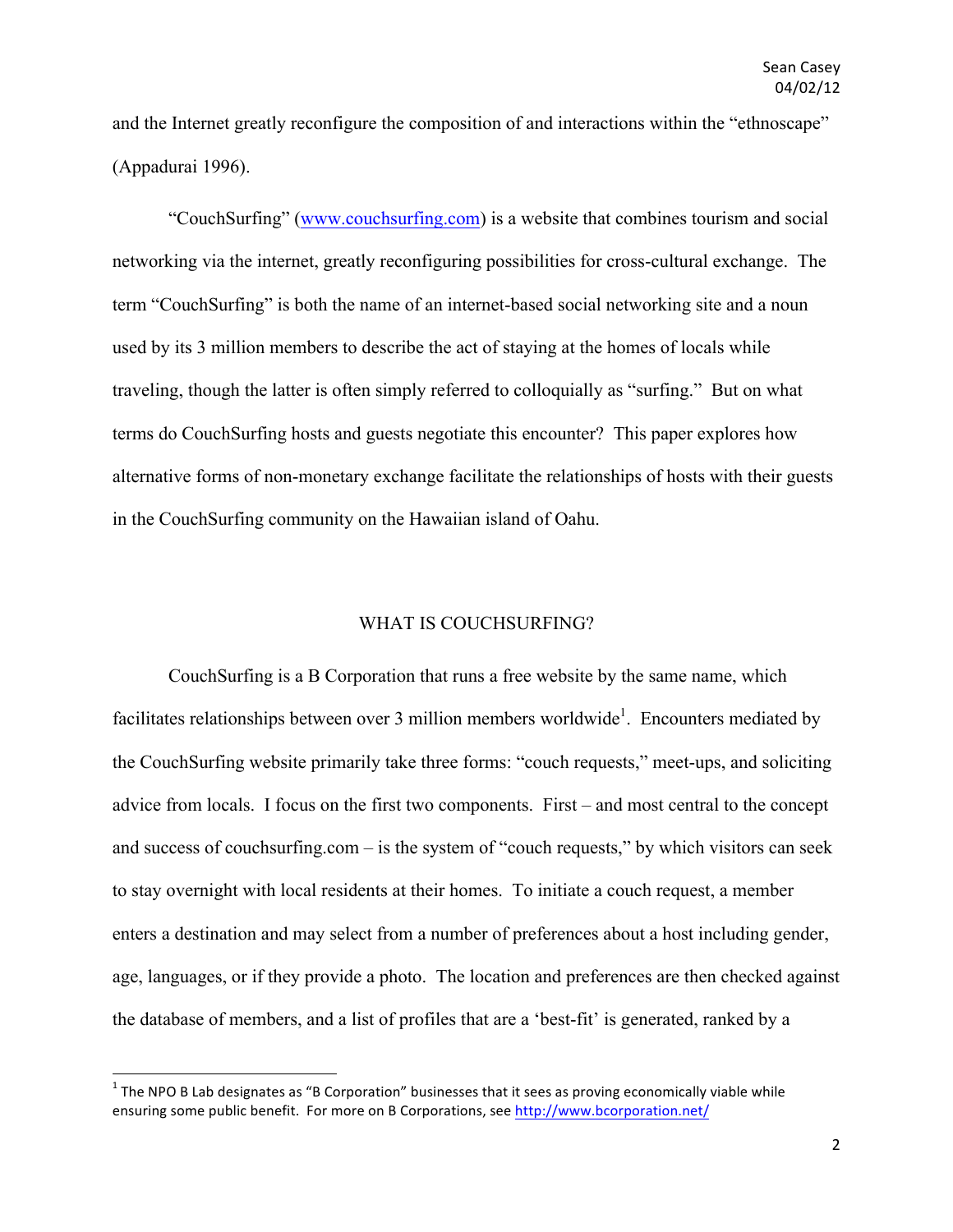combination of a potential host's experience, couch availability, and activeness on the CouchSurfing site. The member can then look through the profiles of potential hosts on the generated list and send a "couch request" with a personal message and the dates the applicant is requesting. If the hosting member accepts the couch request, the server sends pre-entered information on the hosting location to the guest and the two parties negotiate the logistics of meeting up. There is no money required to join the website and no money is provided to hosts for their services.

The second function of the CouchSurfing website that I explore is the facilitation of meet-ups, which involve the gathering of residents and visitors for some kind of activity. CouchSurfing members can register for "groups," which range from cities (e.g., Honolulu) and regions (e.g., Oahu) to interests (e.g., Hawaii Cyclists Bicycle Club). There are over 200,000 groups and sub-groups in the United States alone. Each group has an autonomous forum where any CouchSurfing member can create a post, which is how meet-ups are organized. Typical meet-ups in the Oahu group involve outdoor activities (e.g., hiking and kayaking), food (e.g., pot luck parties), and nightlife. There are some types of meet-ups that are shared by CouchSurfing groups around the world, such as the popular "Free Hugs" event where members gather to give out hugs to passerbys at high traffic public locations. Invitations for meet-ups are open to everyone and can be made by anyone by creating a post on a group forum, or through the "create an event" function, which collects and displays events in one's local area. Such a formation of relationships based on common interests and activities make CouchSurfing – the online, social network infrastructure – an example of an "interest-driven practice," in which "specialized activities, interests, or niche and marginalized identities come [before friendship]" (Itō 2010).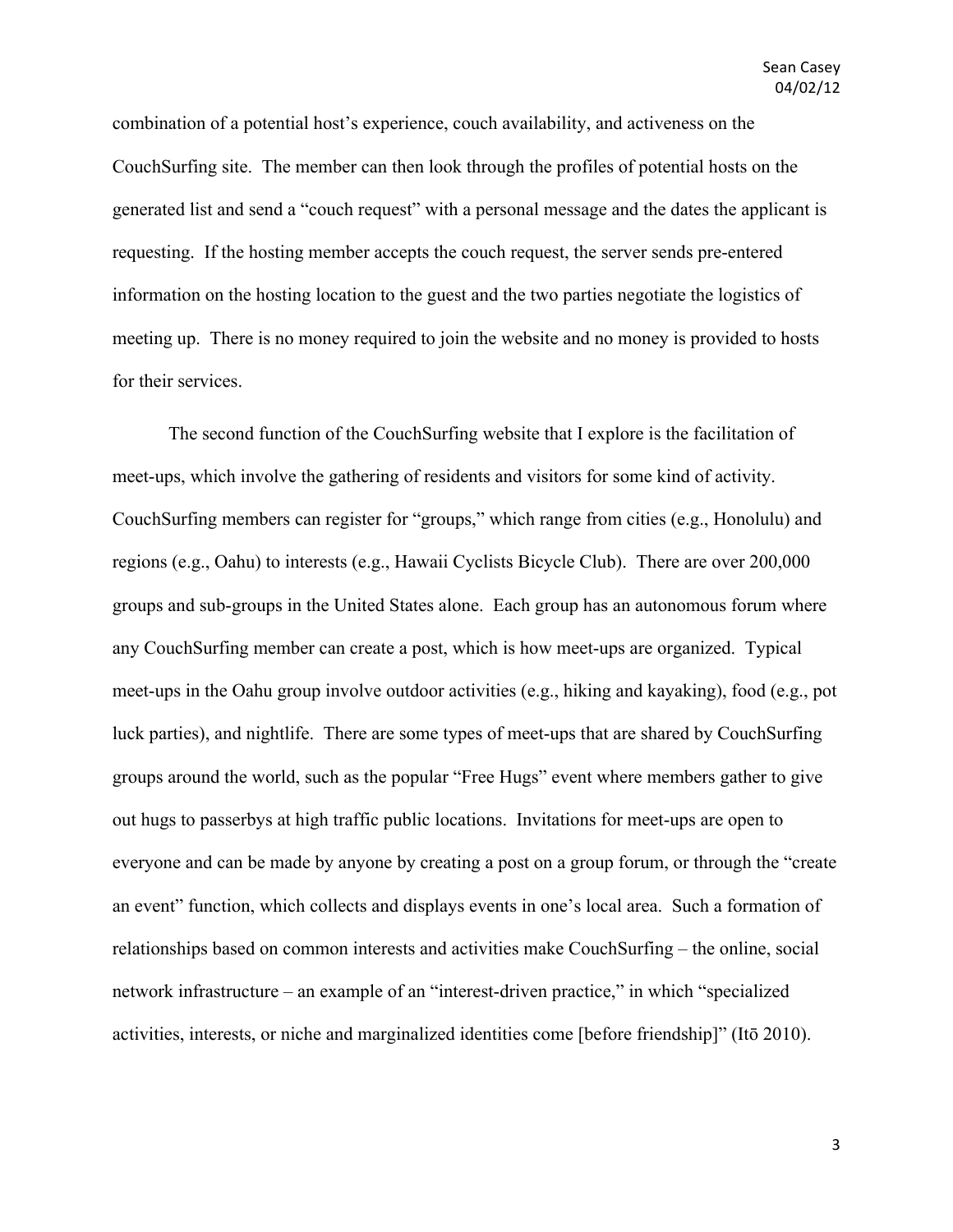#### THE RULES OF COUCHSURFING

Couch requests and meet-ups are predicated upon quick, structured intimacy, and are thus not mediated by explicit sets of rules, which would mark the encounter as formalized. The host makes prospective guests aware of the specific conditions of the home stay on his/her profile page under the category "Couch Information," which guests are presumed to have read when they submit a "couch request." These conditions may include potential number of guests, the host's work schedule, the living/sleeping arrangement, and dos and don'ts (e.g. no smoking, no staying out late when the host must work the following day). To ensure that Couch Information is read, many hosts who receive high volumes of requests plant a piece of trivia in the Couch Information section such as 'mention the name of my dog Toby in the subject line of your message or I will not respond to the request.' The CouchSurfing host rarely provides the guest with a list of house rules on site, such as might be expected at a bed  $\&$  breakfast.

Most importantly, there is absolutely no money required for membership, nor for any of the interactions between members. Hosts do not expect payment for housing, and are often even reluctant to allow a guest to pick up the check at a restaurant. If a guest wishes to express gratitude to the host, he/she may give a small gift (e.g., a bottle of wine, snacks from one's home country) and/or write a "reference" for the host on the latter's CouchSurfing profile. On the website, the only place that monetary payment is solicited is for the "verification" process, which is meant to be a security measure to ensure that members are trustworthy individuals and not scammers. "Step 1" involves simply saving a first and last name and one's country. "Step 2" requires a credit card contribution of a recommended minimum of \$25. CouchSurfing then sends a postcard containing information to finalize the verification to the member's home address for "Step 3." Before becoming a B Corporation, these contributions were the primary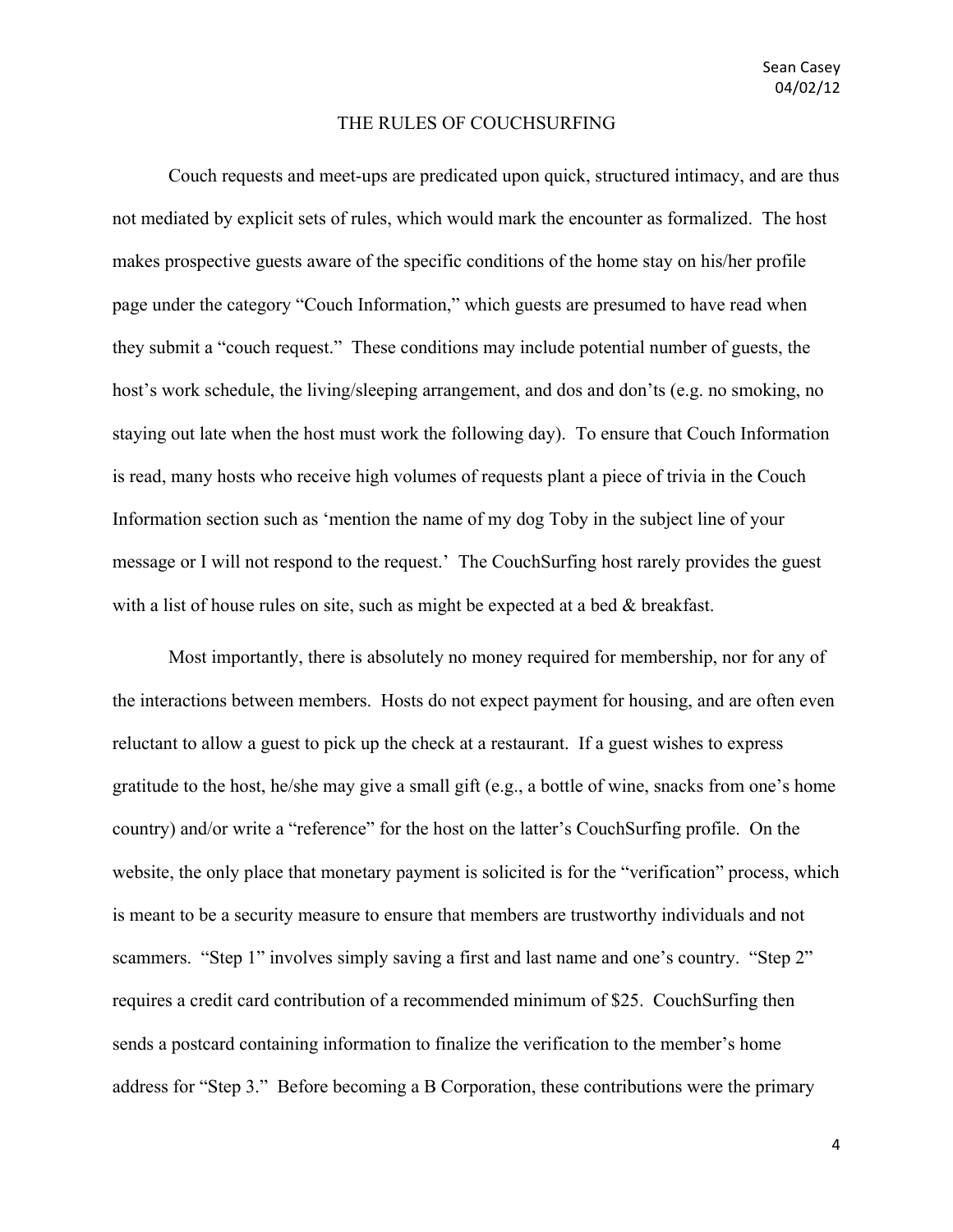source of revenue for CouchSurfing. In fact, both the "contributions" solicited during the verification process and the move to B Corporation status have been met with resistance by several CouchSurfing members. As this paper will show, any exchange of money in CouchSurfing is fundamentally opposed to a shared ethos that places primacy on "intimacy" and "authenticity."

### THE RECONFIGURATION OF "HOST" AND "GUEST," "HOME" AND "AWAY"

I have been a member of CouchSurfing since 2007. I first heard about CouchSurfing from a female traveler who I met at a hostel in Stockholm, Sweden. I don't remember much of our conversation, but what I do remember was being intrigued by the prospect of simultaneously cutting back on my finances and getting out of the hostel backpacker scene. I had just flown to Stockholm from Singapore after spending four months traveling there overland from Beijing, China via Southeast Asia. My budget took a big hit as I went from paying less than \$5/night for a private room in Southeast Asia to \$30/night for a 10 person shared dorm in Stockholm. I had also grown weary of the hostel experience; though I always enjoy the eccentric and enthusiastic people who stay in hostels, I found that I was spending all my time sleeping, eating, and exploring with other visitors. I registered a CouchSurfing username (www.couchsurfing.*org* at that time), created a profile for myself, and immediately began to search for hosts for my next destination in Tartu, Estonia. I have since "surfed" in 11 countries, and continue to alternate between hostels and CouchSurfing homes while on the road.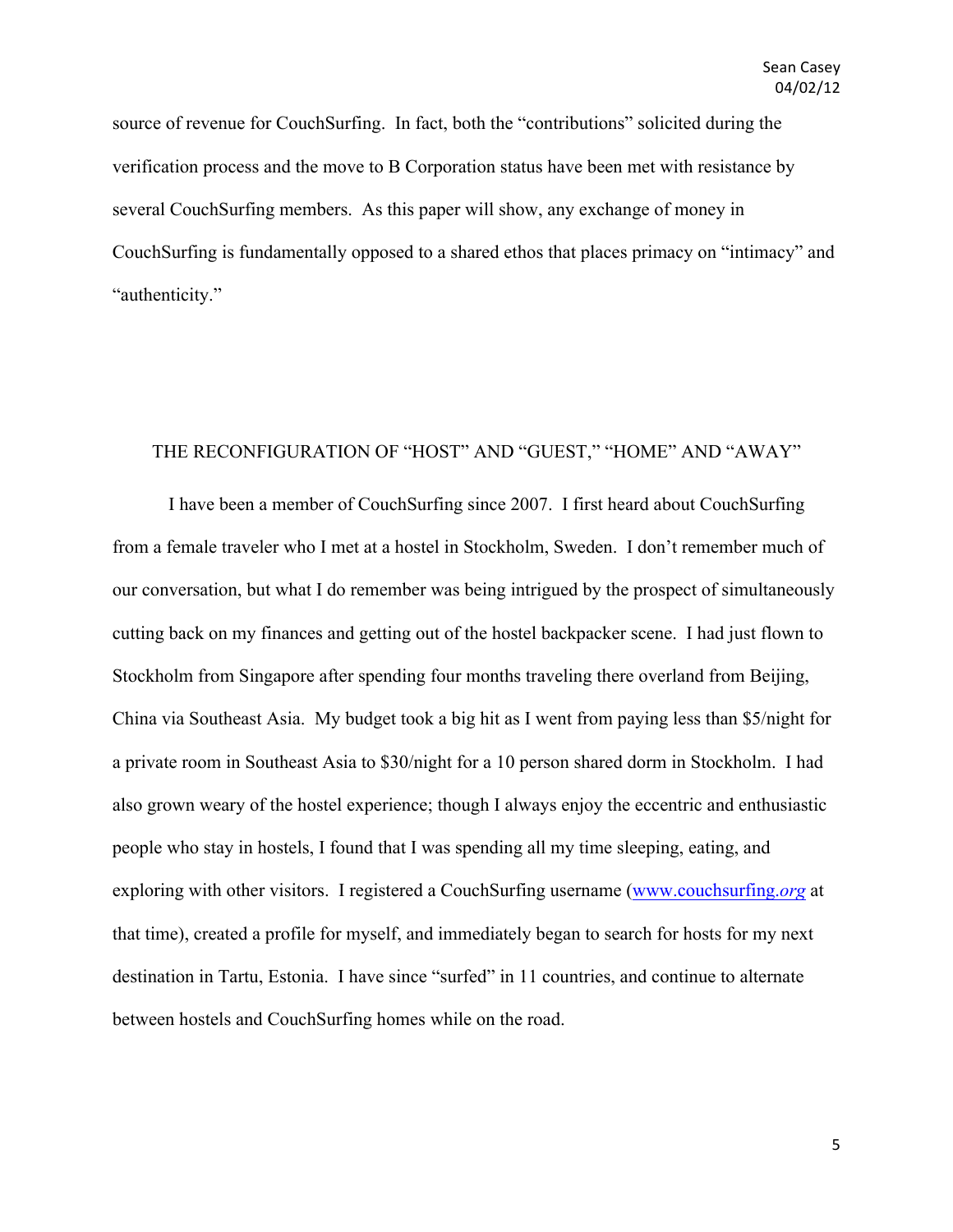I didn't find out until three years later when I became a graduate student of anthropology and read Culture on Tour (Bruner 2004) that what was causing my unease with hostel life is the "diurnal rhythm" of traveling, of being largely "home" in tour groups and tourist facilities even while "away." One of the arguments against asserting a typology of "backpacker" (or "traveler") in distinction to "tourist" is that both types conform to the same pattern of travel, the former simply does it on the cheap and in a less organized way: "Backpackers are adamant in distinguishing themselves from tourists, but they are, after all, the children of the middle-class mass tourists they despise, and their travel represents just a stage in the life cycle within the touristic enterprise" (Bruner 2004: 15).

Where the "tourist" stays in "hotels," the "backpacker" stays in hostels, but both rarely leave the accompaniment of like-minded travelers and experience a diurnal rhythm. Alternative travel social networking sites such as CouchSurfing alter that model greatly, as the diurnal rhythm of travel is replaced by more ideal states of "home" and "away." At the same time, I would argue that the intimacy involved in the bringing/being brought into a home instead of a place of business greatly alters the negotiation of traditional home-away and host-guest dichotomies.

As someone who has been a guest on the beds, couches, and floors of local residents, the benefits of "surfing" are less of a mystery to me than of hosting; the risk involved with staying at a stranger's house is much less than the reverse, the host provides more for the guest in monetary terms, and the host loses privacy while gaining responsibility. Explanations such as 'cultural curiosity' and 'living vicariously through others' travels' fall short of providing a satisfactory explanation to the question: 'why do CouchSurfing hosts shoulder the risk and responsibility of bringing people into their homes without any apparent restitution?'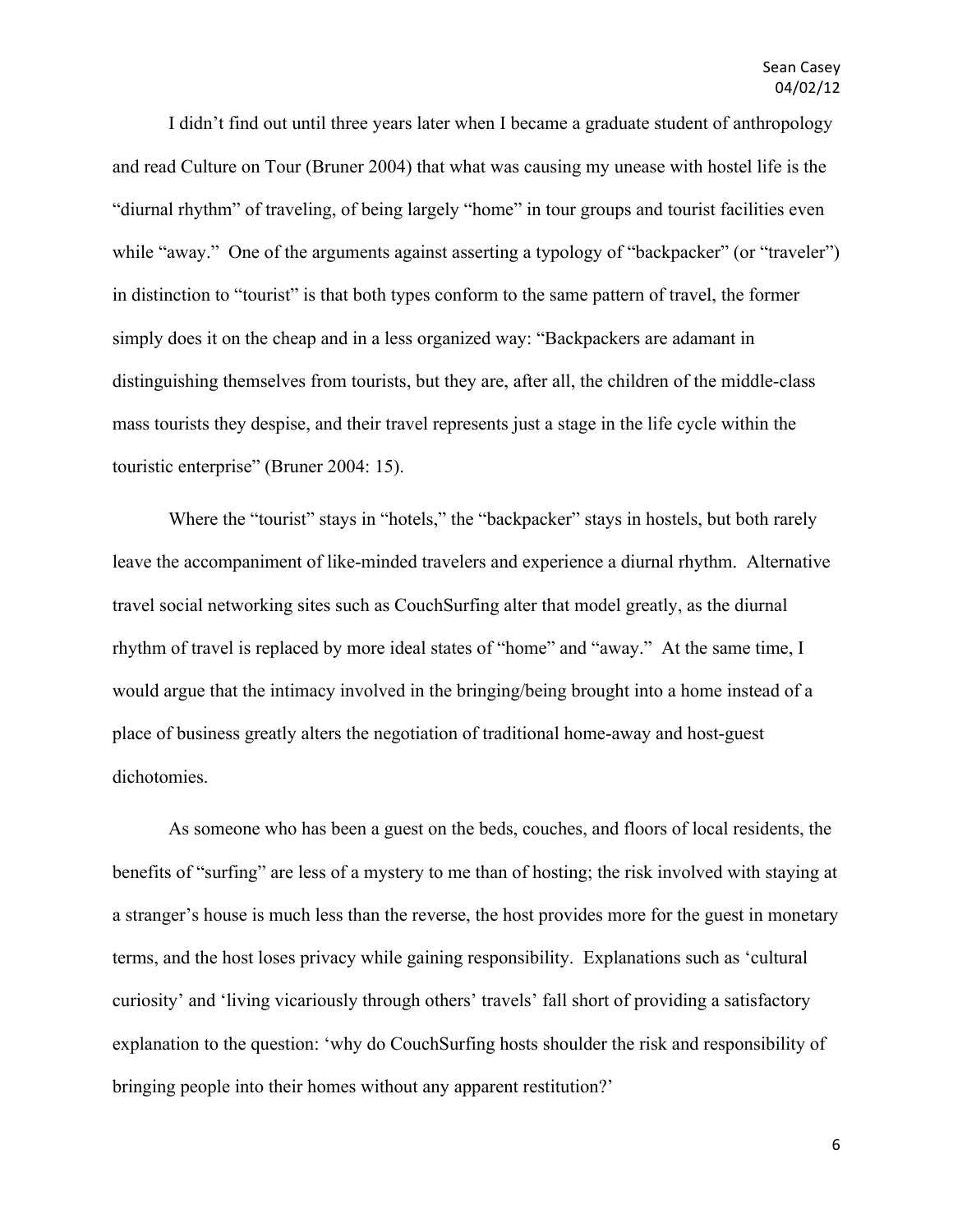I aim to show that there is restitution exchanged in these encounters, but that they are made in non-monetary terms of enablement, intimacy, and profile building. Furthermore, I argue that this ability for restitution to occur in tacit, intangible terms greatly re-configures the hostguest relationship, and that CouchSurfing forces us to reconsider basic assumptions such as states of "home" and "away" and front and back stages.

### METHODOLOGY

I examine these two functions using qualitative, ethnographic methods based in grounded theory. Between September and November 2011, I conducted interviews with three CouchSurfing hosts in the Oahu area, engaged in participant observation at Oahu group meet-ups, and monitored the Oahu group forum. Interviews were conducted using a semi-structured interview guide and featured open-ended questions, so as to allow the interviewees to draw upon the widest range of possible answers according to what they perceived as the important points, and to allow both myself and the interviewees a degree of freedom to pursue emergent topics. I then transcribed each interview. Participant observation consisted of attending three meet-ups posted on the Oahu group forum, two of which were pot luck parties at Kailua Beach Park, and the other was the Honolulu leg of the annual meeting of Meet, Plan, Go!, an organization dedicated to enabling professionals to take time off work to engage in adventurous, long-term travel – what they call "career breaks." I kept detailed notes during these events and then afterwards expanded them into detailed field notes for subsequent coding (Emerson 1995).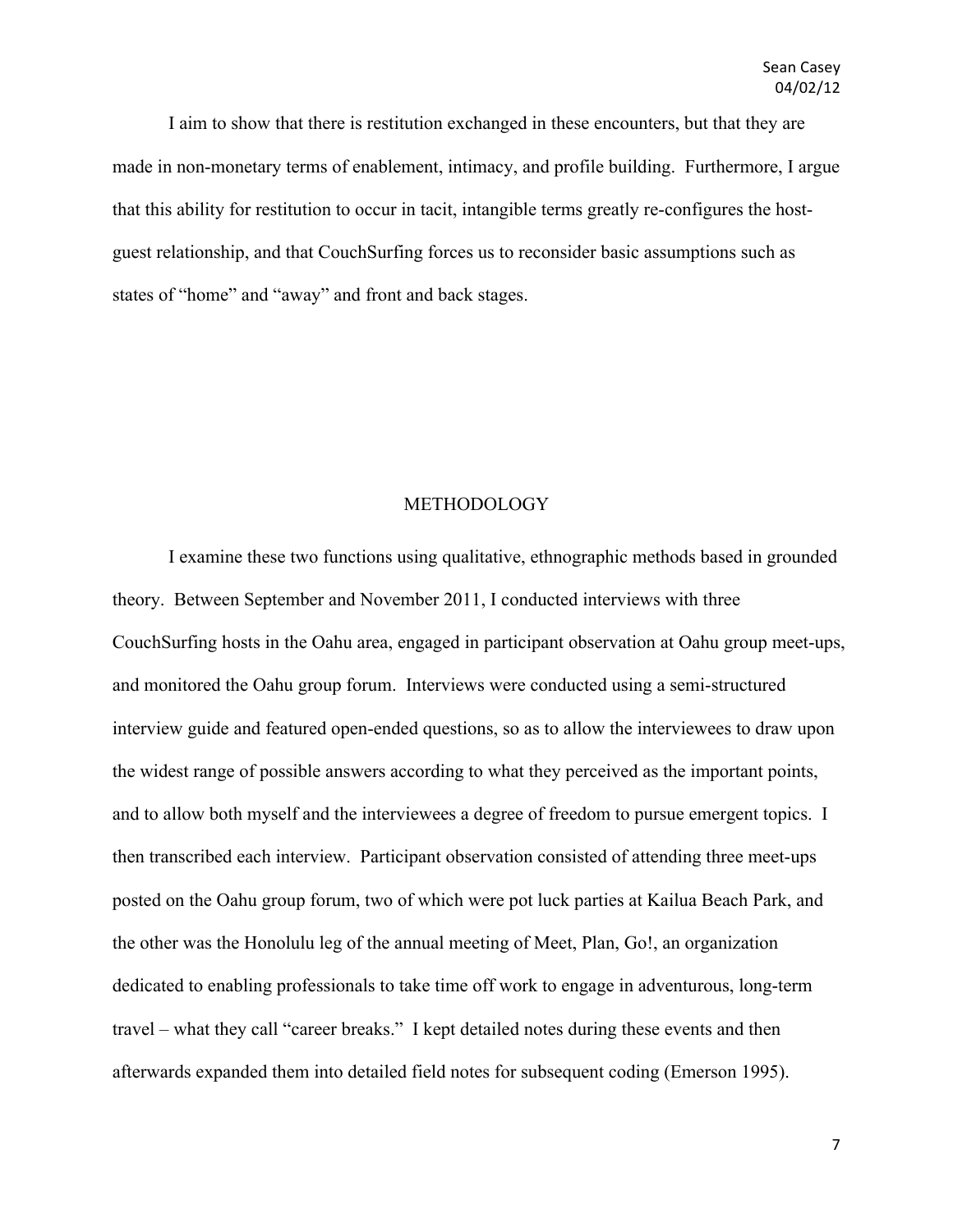Finally, I read through the forum posts and made weekly field notes about the nature of the postings and the responses they received. Employing analytical techniques of grounded theory, I subjected all interview transcripts and field notes to an initial round of "open coding" followed by two rounds of "focused coding" (Emerson 1995) in order to develop emergent themes that spoke to how CouchSurfing hosts negotiate their past relationships with guests. These themes – profile building, enablement, and intimacy – reveal not only how hosts negotiate their encounters with guests, but also the terms by which they expect to be compensated.

The ethnographic portion of this study is limited in its scope as an analysis of a small portion of the Oahu group of CouchSurfing members. Like every community – imagined or real, the Oahu group is embedded in unique social, political, and historical conditions. The great majority of CouchSurfing members on Oahu are non-native, both in the sense of not being Native Hawaiians and not being Hawaiian natives. All three of my interviewees, and almost everyone who I have met at meet-ups on Oahu, are either from the continental United States or abroad. The conditions of the Oahu group are thus very different from all other locality-based communities that I have seen in CouchSurfing. On the other hand, the fact of their nonnativeness does not seem to alter hosts' confidence in their ability to provide a 'local' experience for their guests. The version of "authenticity" sought after and presented to guests tends to deal more with 'getting off the beaten path' and camouflaging one's identity as a tourist than it does engaging social problems. Guests to Oahu thus remain largely unaware of tensions that exists between non-white locals and *haole* (white people) – epitomized by the oft-heard "*haole* go home" jeer – or power imbalances of what Hanauni K. Trask (1999) refers to as "cultural prostitution" in tourism. It would be interesting to see how guests negotiate the value of nativeness in hosts in light of such conditions.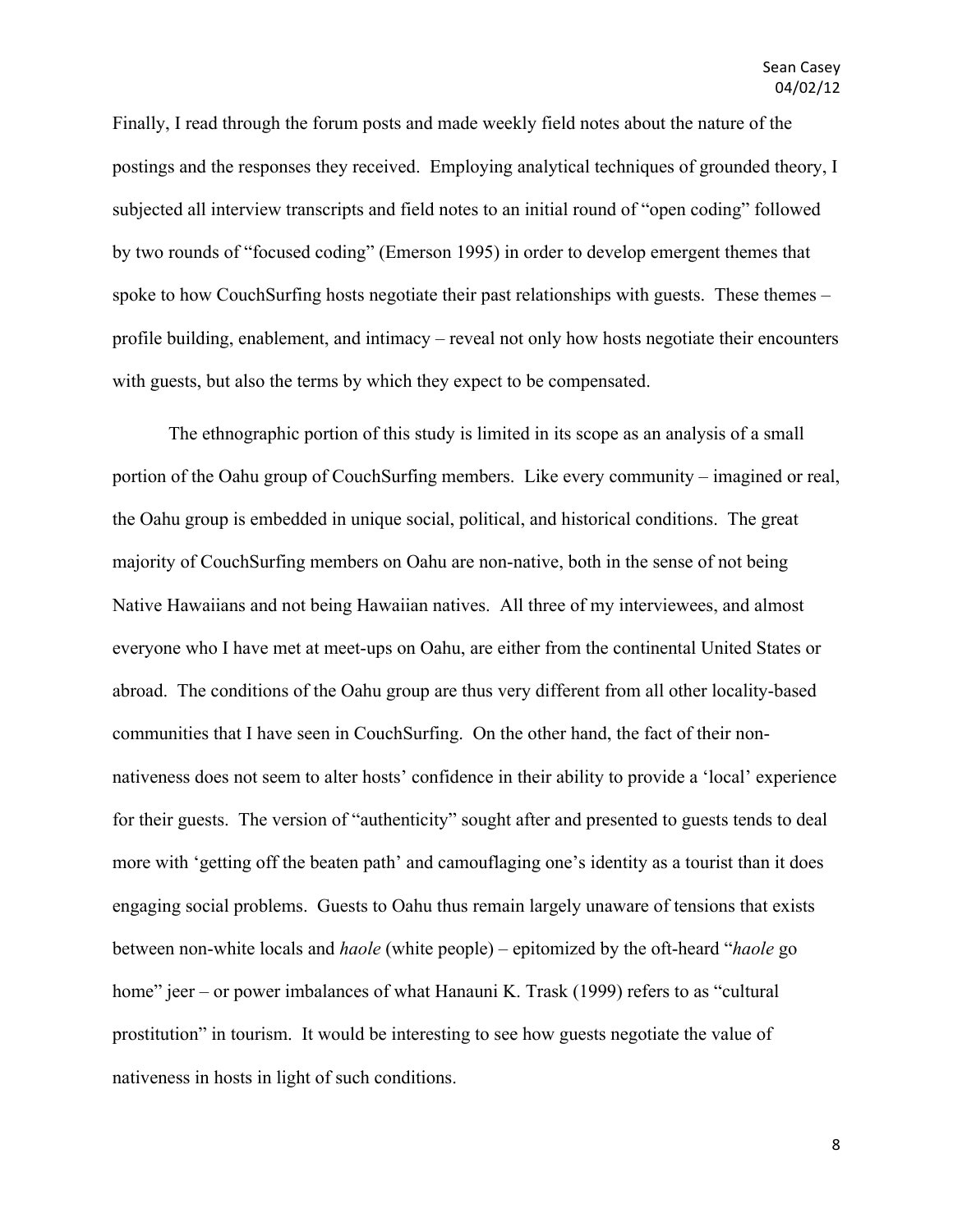Finally, it is important to note that this study is informed by my own observation of CouchSurfing as both a guest and a participant in meet-ups since 2007, registering, creating and building a profile, writing couch requests to over 50 members, and being a guest in diverse setups from sharing a room with a political dissident blogger in Shanghai to sleeping on the floor between beds of a homosexual couple's tiny studio apartment in Krakow. The themes that I have induced from ethnographic research for this specific project are in accord with these experiences, but further research must be conducted in other localities with these themes in mind to determine their veracity and to explore how CouchSurfing articulates with the life histories of its members across borders.

## RESTITUTION IN COUCHSURFING: PROFILE BUILDING

The first theme, which is of the most practical importance in understanding the negotiation of relationships in CouchSurfing, is profile building. Every member of CouchSurfing has a personal profile page where they can provide as much information about themselves as they want to reveal, from basics such as name, age, and hometown to interests, ambitions, and photos. In addition, there are sections for "friends" and "references" that require the approval of others. The "friends" section works like the popularized Facebook system, in that one member sends a "friend link request" to another that, if accepted, adds the members to the "Friends" list on each others' pages along with information on the degree of friendship and how the two members became acquainted. The profile page serves as the basic tool of reference for all other members of CouchSurfing who want to find out about someone who is posting to one of the forums or about a potential host or guest. All forum posts, all private messages, and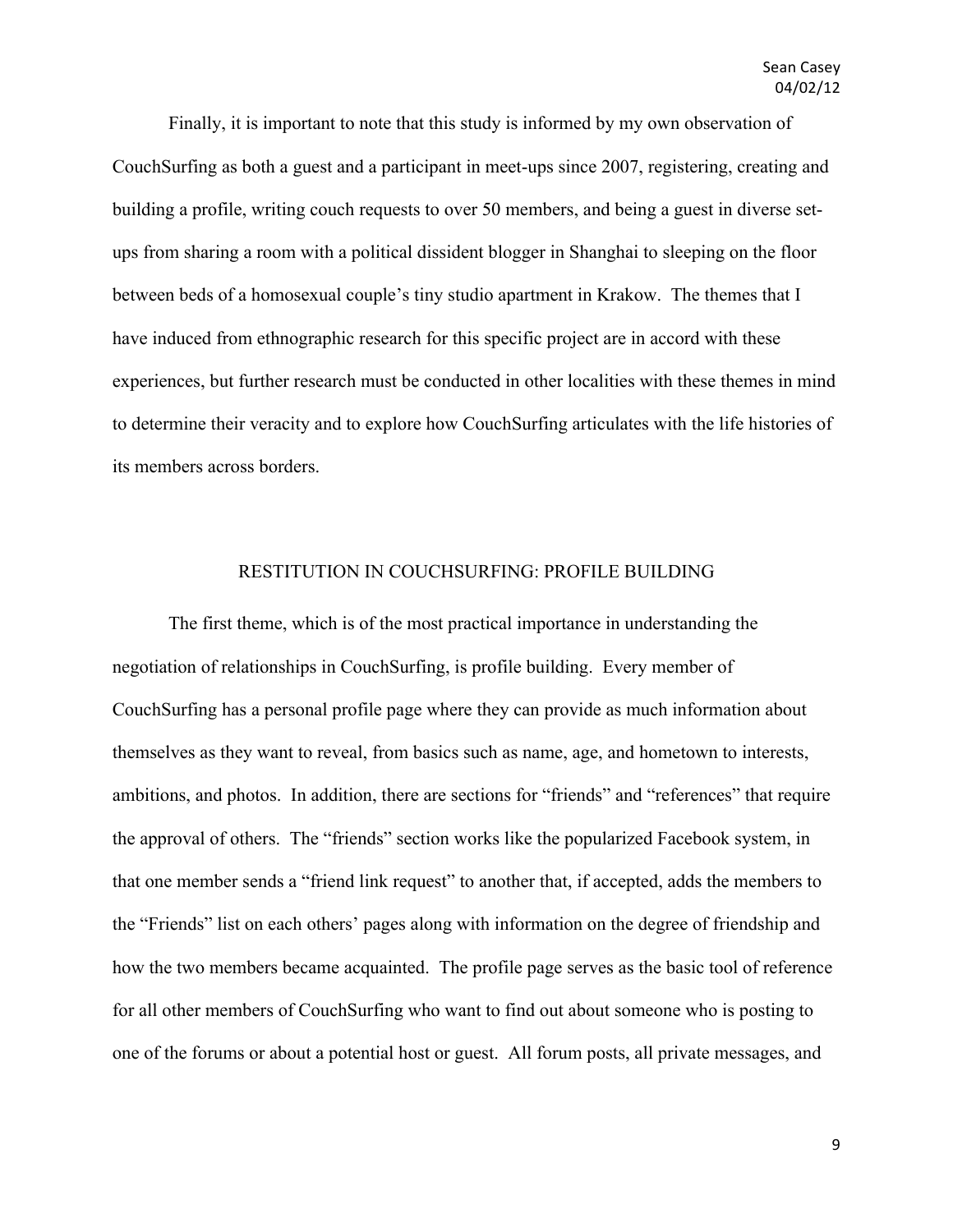all "couch requests" are linked to a member's profile, which is the primary status marker within the CouchSurfing community.

The most important section of the profile in terms of facilitating CouchSurfing encounters is the "references" section. Having good references is like having good credit, as references are often the first place that potential hosts or guests will look before sending or accepting a Couch Request. I have been told by several hosts over the years that their biggest pet peeve is when guests neglect to leave a reference on the profile of the host afterward. One of my hosts in Shangahi, China told me that he makes a point to give negative references to anyone he hosts who does not leave a reference of some kind. Mark has a similar opinion of the importance of leaving references:

"That's how the whole CouchSurfing system works, it works off of your references... I was hosting all these people that wouldn't leave a reference and I'm like, you know, this is kinda crazy… In Waikiki I was in a prime location, but if I was somewhere else that's not such a good area… some people get like maybe 1 request a month and if one person doesn't leave a reference and you're just starting out, it's like… you know, you can't build your profile. It's like a credit card, you know, the better your credit is, the more you get, so people look at it and think 'oh this guy's got 150 references' – in all reality, right now I should have well over 200 with all the people I've hosted that didn't leave references… they're staying with you, you host em and give em a place, the least they can do is leave like a reference."

Building a profile is thus very important to active members, who very literally see it as "credit." In a way, guests pay hosts by giving them positive references, thus boosting their credit in the CouchSurfing community.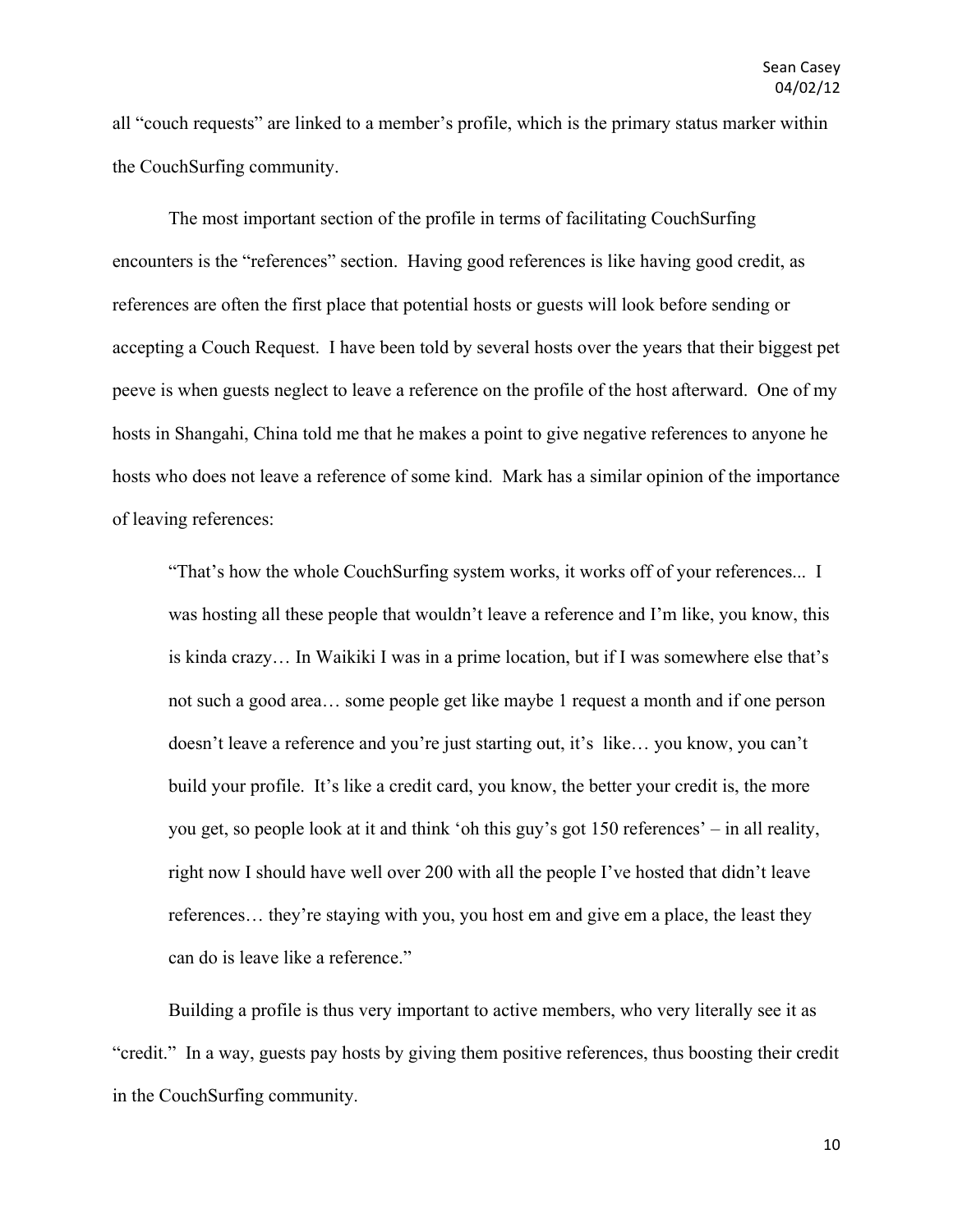#### RESTITUTION IN COUCHSURFING: ENABLEMENT

Another theme that emerged in my interviews with CouchSurfing hosts on Oahu is the role that guests and other CouchSurfers play in facilitating a lifestyle ideal for the host. For the CouchSurfers I interviewed, this ranged from providing companions for activities involving shared interests to enabling self (re)discovery and even divorce.

When Mark moved to Oahu in 2010, he was staying in a Waikiki hotel for the first two months he was there. At that time, his room was a revolving door for CouchSurfers, where he spent a great deal of time and energy coordinating the schedules and move-in/move-out dates of his guests. He had minimal privacy since he was always sharing his room and sometimes even his bed. For Mark, the effort was rewarded by the new friends he made who shared more of the same interests than his other Oahu acquaintances.

"For me, I had just got here to Hawaii… since I was by myself, and most of my other friends who are here are older, married, got kids, and they're in their different type of thing… so for me I was like 'wow, I've got a travel buddy, I've got people to do stuff with,' so it was really exciting. You know, when I want to go out, if I want to go out to the club or anything, I got somebody to go out… I woulda been in a hotel, you know, I probably woulda went out by myself, but then I look like some kinda creeper, you know what I'm saying? Plus I was just doing cool things, like a lot of these people would come in with these guidebooks and be like 'hey, I'm thinkin about checking out the Arizona Memorial' or 'I want to check out this,' and I'd be like 'hey, I haven't been there yet, let's go,' you know. I had free time, so… for me, it was great."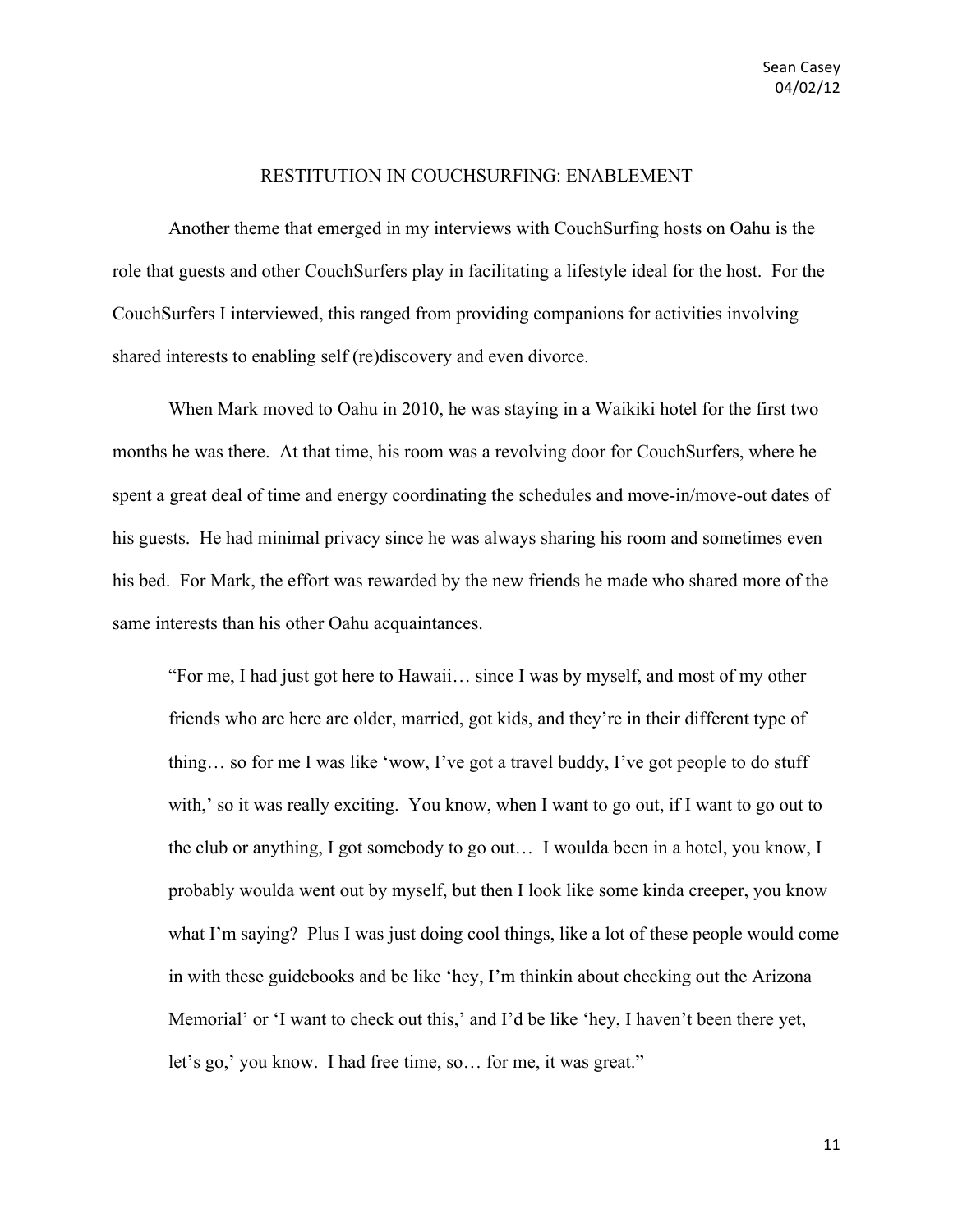As Mark expressed, he saw his hosting of CouchSurfers as a way of making 'travel buddies' with whom to explore Oahu and enjoy Honolulu nightlife. Mark is relatively old for the lifestyle he enjoys – especially the 'party scene,' and he had found that he lacked friends to partake in it with since most of his acquaintances had moved to more family-oriented priorities. As Mark said, he would have felt awkward going out at night by himself, and the youthful, energetic people who he hosted facilitated partaking in the lifestyle he enjoyed. CouchSurfers seeking companions for nightlife was common in the Oahu CS forum, where more than half of the meet-up invites were to bars or nightlife events such as Chinatown's block parties (e.g., Halloween, "First Friday").

Tom had a similar problem to Mark's. Tom lives for adventure hiking, but has trouble finding people whose interests and free time match up with his; he works at a Christian camp on the North Shore of Oahu in a relatively isolated location and works weekends, when most of the people he knew outside of CouchSurfing had their time off. He explains that some of the greatest connections he's made with CouchSurfers have been through going on dangerous hikes together.

"…where I've hosted people that really connected was the hiking part. You know, for me, a lot of my friends that live here aren't really into… some of them are kind of into the hiking and stuff. I'm the kind of guy that's like 'the sketchier the hike the better.' I don't want to die, but if I do, 'oh well, I had fun.' You know what I mean? So, I've found some of those on CouchSurfing that have come and stayed with me cause they see the hikes and stuff, on the group posts. So they're like, 'yeah I want to stay,' and so I've done some amazing hikes with CouchSurfers that I've hosted. So that's what's really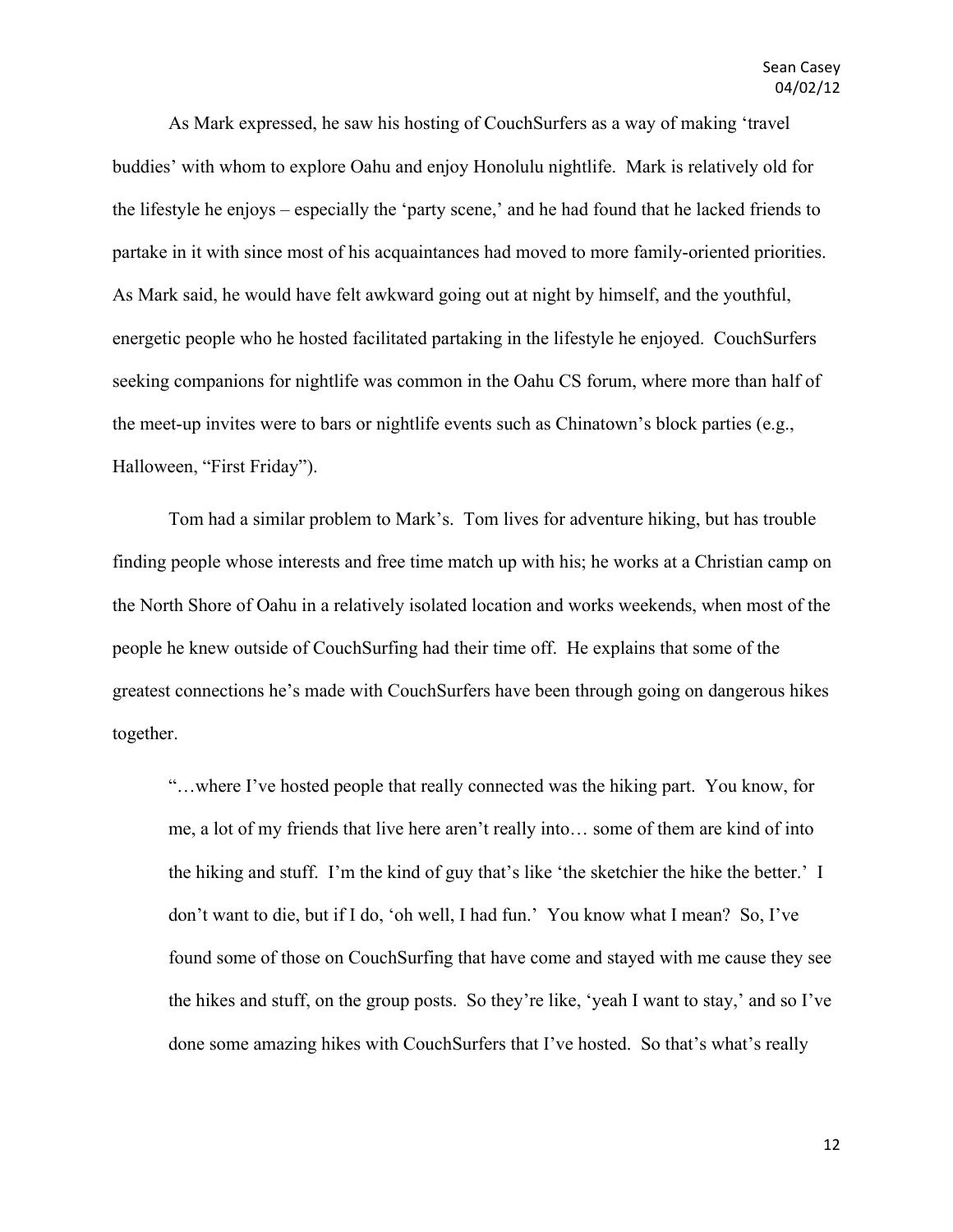connected us, especially the guy in Phoenix. We've done some crazy hikes here. So that's kind of been connecting for me."

Because Tom is so isolated, only people who really take the time to read his profile and share an interest in the outdoors request to stay with him, the party goers opting to stay in Honolulu instead. Tom feels like he's connected the most with such CouchSurfers who have made their way to his neck of the woods to join him on adventure hikes. Tom would not be likely to take on such dangerous hikes without company, and most of the people he knew outside of CouchSurfing had either different interests or conflicting schedules. For people like Tom, the compensation for hosting is made in terms of sharing and enabling outdoor experiences. Shared interest in the outdoors features prominently in Oahu CS, and many of the meet-ups and open invitations made via posts to the Oahu CS forum are outdoor activities. In fact, the most wellattended and regular meet-up activity is barbeque and beach volleyball at Kailua Beach Park, which happened twice in October 2011.

A final example of CouchSurfing's role in enabling lifestyle choices is Stacey's self rediscovery and subsequent divorce. When Stacey moved to Oahu, she was excited about being in Hawaii and spent a lot of her time outdoors. When she married a Japanese man who owned a restaurant in Honolulu and kept irregular, nighttime hours, she found herself doing less and less during the daytime, and fell into a crowd that only indulged in an insular Asian night scene. Though Stacey had been acquainted with CouchSurfing since 2006, she was inactive on the site until late 2010, the period of time when she grew unsatisfied with her lifestyle in Hawaii and with her relationship with her husband. During that time, she estimates that she hosted 16 or 17 CouchSurfers over a four or five month period. She credits CouchSurfing with helping her through the divorce: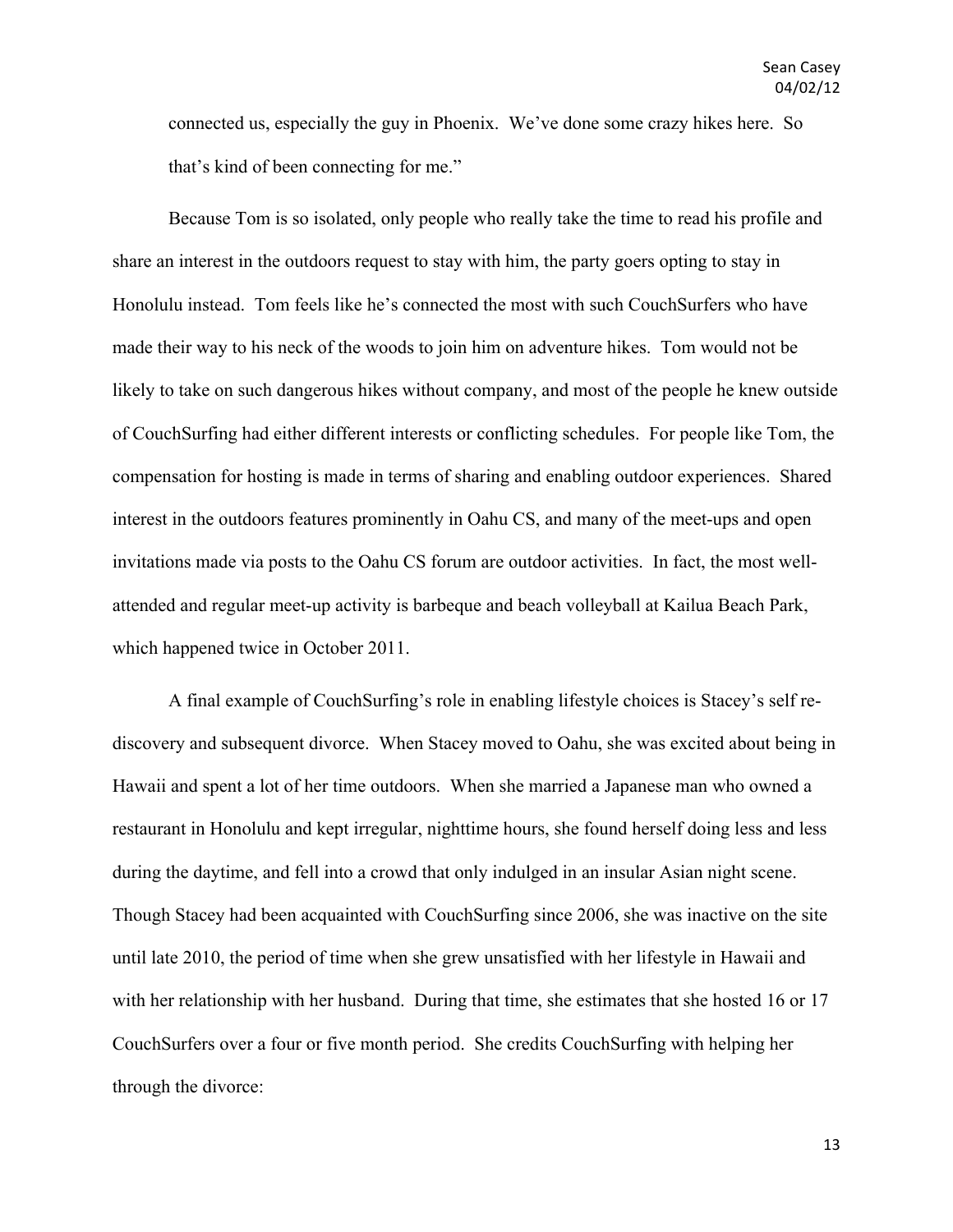"[CouchSurfing was] the catalyst that just kind of made me say 'this is it…' I knew at that point that the life that I had with [my ex-husband] was just not what I wanted. It's because of CouchSurfing, basically. I know it's kind of weird, actually to say, but… it could have just been a coincidence in timing, or whatever, but had I not met the people that I did, I think it would have been a lot harder for me to move on and find myself. Cause it was the one time I could be like 'this is who I am, this is who I want to be, and I can be whoever I want.' And before I was just so into him and tried to make a life for us, and you lose that identity after a while."

Where Stacey speaks of what she had become during marriage in terms of a 'loss of identity,' she speaks of her experience with CouchSurfers in empowering terms:

"[The CouchSurfers I host are] from a different country, so they have a different perspective to give me. Also, there's something romantic about the idea that they're gonna be gone soon, so there's this intense, short relationship. You know it's gonna end, you know about the expiration date on this relationship. So it's kind of like 'we gotta do what we can while we can,' so you have this kind of go-to attitude. You know, 'we have to enjoy every moment and have that energy,' and you're already kind of going off their energy. They're excited to be in Hawaii, and I kind of lost that, you know. I lost that after being here four years, or whatever. I was like 'eh, it's Hawaii.' Then these people are like 'I'm in Hawaii!' and I'm like 'fuck yeah, we're in Hawaii!' And then I was doing stuff that I hadn't done in a long time and to see them just be so excited to do those things, it made me kind of refreshed."

Stacey believes that her interactions with CouchSurfers reinvigorated an excitement in her that characterized her pre-marriage self that was lost in her married life. As these cases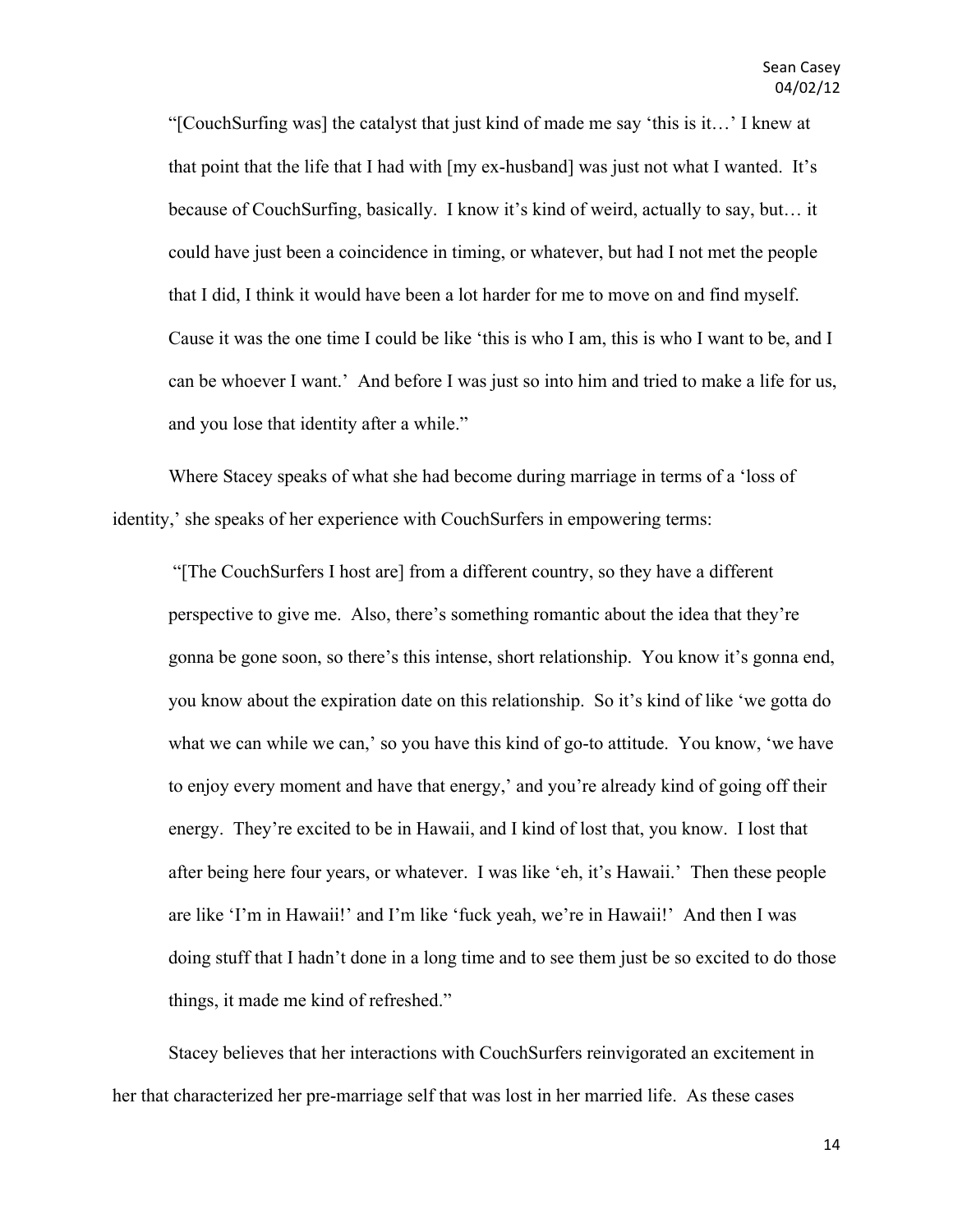demonstrate, guests and compensate their hosts by enabling them to enact certain lifestyles and even catalyze self re-discovery.

# RESTITUTION IN COUCHSURFING: INTIMACY

The final theme that emerged from this study – which I would argue has been the most central to CouchSurfing's success – is intimacy, which is tightly interwoven with what people see as the mission of CouchSurfing and how hosts define what makes someone a good or bad CouchSurfer.

Intimacy figured greatly into hosts' perceptions of their guests as good or bad. CouchSurfing attracts two types of people, those who are enticed by the prospect of connecting with people, whether that be romantic or platonic, and those who are enticed by the prospect of free services such as lodging, transportation, and food. Tom feels like there is an increasing number of the latter due to the popularization of CouchSurfing:

"It just seems to be that there's a lot of people now connecting that have heard about it but aren't really into, we'll call 'the project' of CouchSurfing, you know, like they don't really support the project, they're just kind of there for the free place to stay, you know? They're not about the culture, they're not about learning the stuff, but just like… and that's what I found with the one I gave the negative reference to. It was just a free place to stay for the night, which, if I know that in advance, I personally don't care, you know? Tell me up front you're just looking for a one night, you're passing through town, I've had that and I'm okay with that, but if it's just like kind of using you in that sense, that's where it's like, it's not okay with me anymore."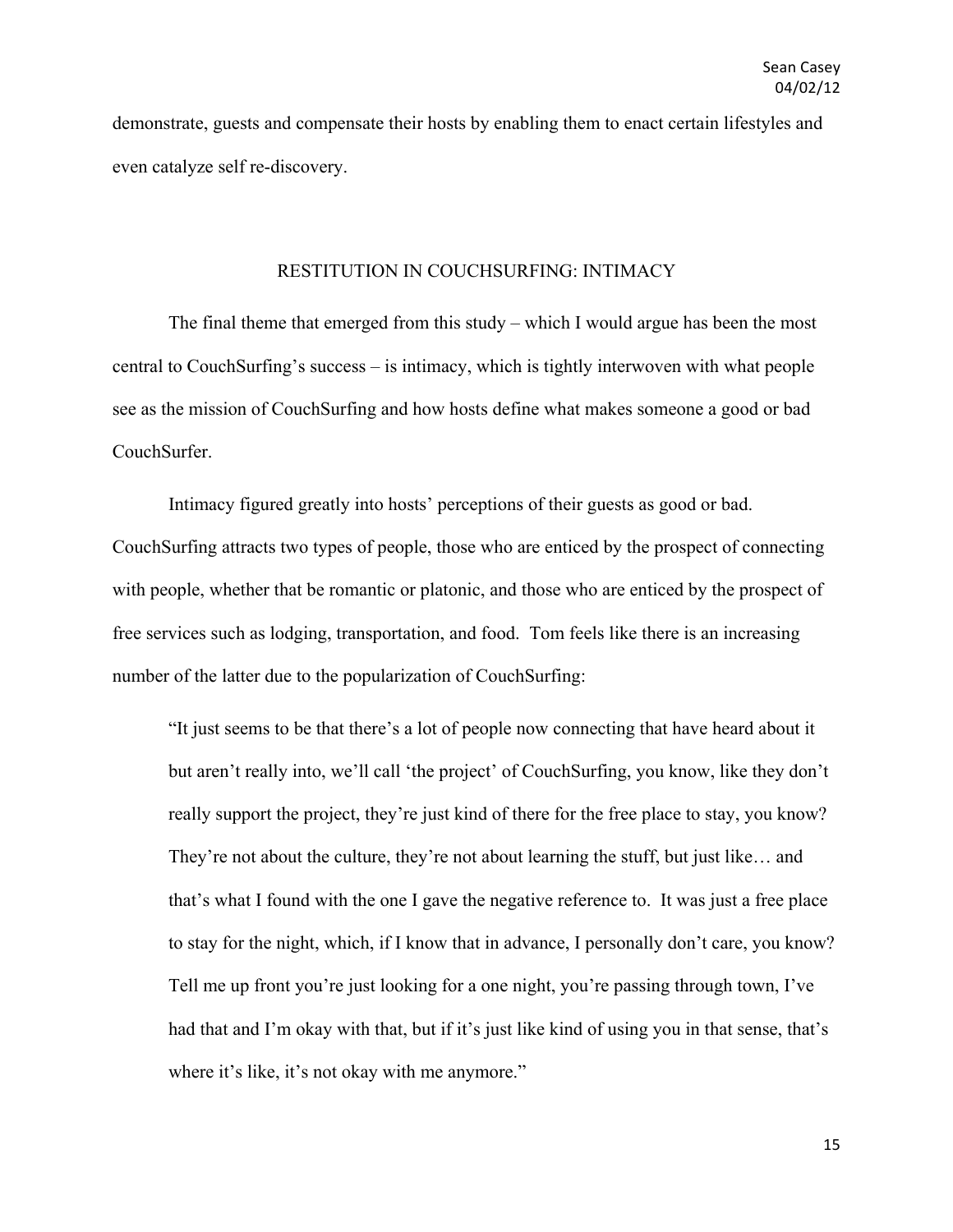From the way hosts talk about their positive and negative experiences with CouchSurfers, it is clear that the former correlate with people committed to "the project of CouchSurfing," while the latter are generally those who are not. Stories from this latter category are characterized by lying, inconsiderateness, ungratefulness, and generally abusing the generosity of the host. Tom, Stacey, and Mark's stories of bad CouchSurfers involved all of these characteristics. Mark's worst experience was hosting an older Brazilian woman who he trusted despite references due to the fact that she was a mother and had her own real estate business. This except from his story illustrates the imbalance in host-guest exchange in CouchSurfing:

"…one thing that she did right off the bat that pissed me off : we were riding around the island, we went to Matsumoto Shaved Ice, cause some people in my bike group, they're like 'oh yeah you should go there.' And I've already been there a hundred times and didn't really want to go, the line was long as hell. So she's like 'yeah I really really want it.' So we get there, and you know it's like \$1.50 for a shaved ice, and she like puts her hand in my face [asking for money] after I order for the \$1.50, and I'm like 'holy crap.' You know, I was gonna pay anyways, I was gonna pay for my own ice, but it's the whole fact that she's like, you know… after I just drove a half hour to pick her up, over an hour to Waikiki and back in my truck, which is – I probably must have spent like… my truck sucks up gas like crazy, it's like almost \$10-15 to drive to Waikiki. Plus, the next day I drove her all the way around the island on my motorcycle, so right there I must have spent maybe \$30 in gas total, and then she sticks her hand in my face for like \$1.50. But, you know, it's just the whole point, so she pissed me off with that."

Asking compensation for small amounts of money for food purchases was actually something that Stacey touched on as well. Though neither Mark nor Stacey expected free meals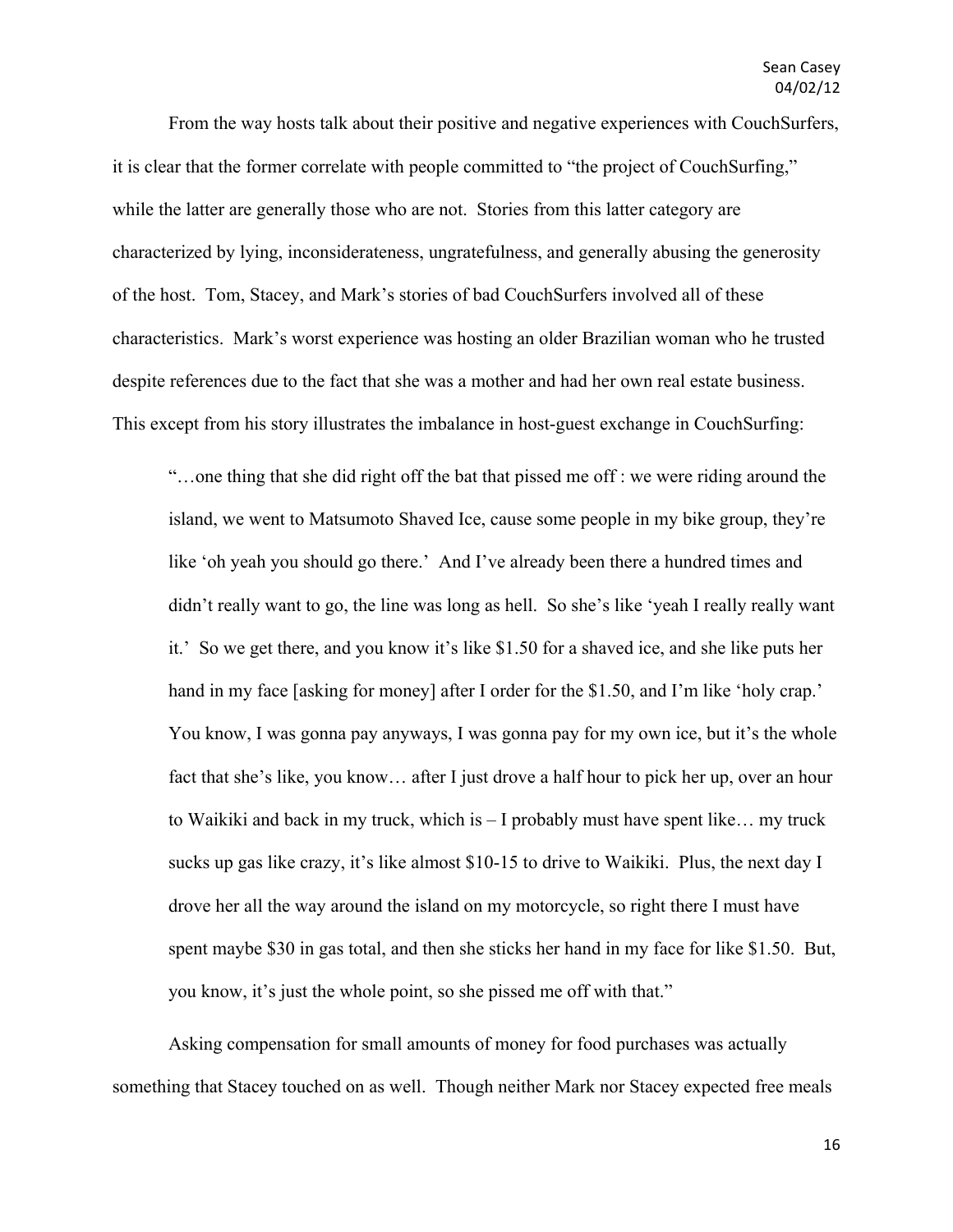for their hospitality, rather it was the cold insistence and perceived ungratefulness that got to them. Perhaps it makes such an impression on them because sharing food and meals is such an intimate activity, and the bluntness of insisting on separate payments serves to undermine the kind of intimacy that hosts expect in their relationships with guests. In fact, food figured prominently into Mark's recollection of his best CouchSurfing experiences as well, talking about pot luck events in Richmond, his Hungarian hosts who cooked for him while he was a guest, and his own CouchSurfers that cooked for him. Home cooked meals are an intimate affair, and in Mark's case, he was single, living alone in a house, and didn't do much cooking for himself. Additionally, his multi-ethnic CouchSurfing guests made exotic foreign foods for him that allowed him to experience another culture without leaving home. This is the kind of intimacy that CouchSurfing provides its members and what makes Mark remember the meals people made him most fondly.

Hosting couples versus hosting single individuals also yields different levels of intimacy, and Mark expresses his dislike of hosting couples:

"I've hosted some couples – like seven couples, but I stopped hosting couples because… the first two couples I hosted, I hosted a couple from Iran, they were great, the best couple I ever hosted, and I hosted a couple from Brazil, they were really good. But then I hosted 3 couples from the United States and it was horrible… Well not really horrible, it was good, but they were just too much of lovey-dovey. I felt more of like an unpaid tourist guide than part of the group, so I'm like a third wheel vs. when I host someone that's single, you interact with them more, you can do stuff, you can go here, I get more out of it than hosting a couple like 'I'm here, I'll drive you around.' I had one couple that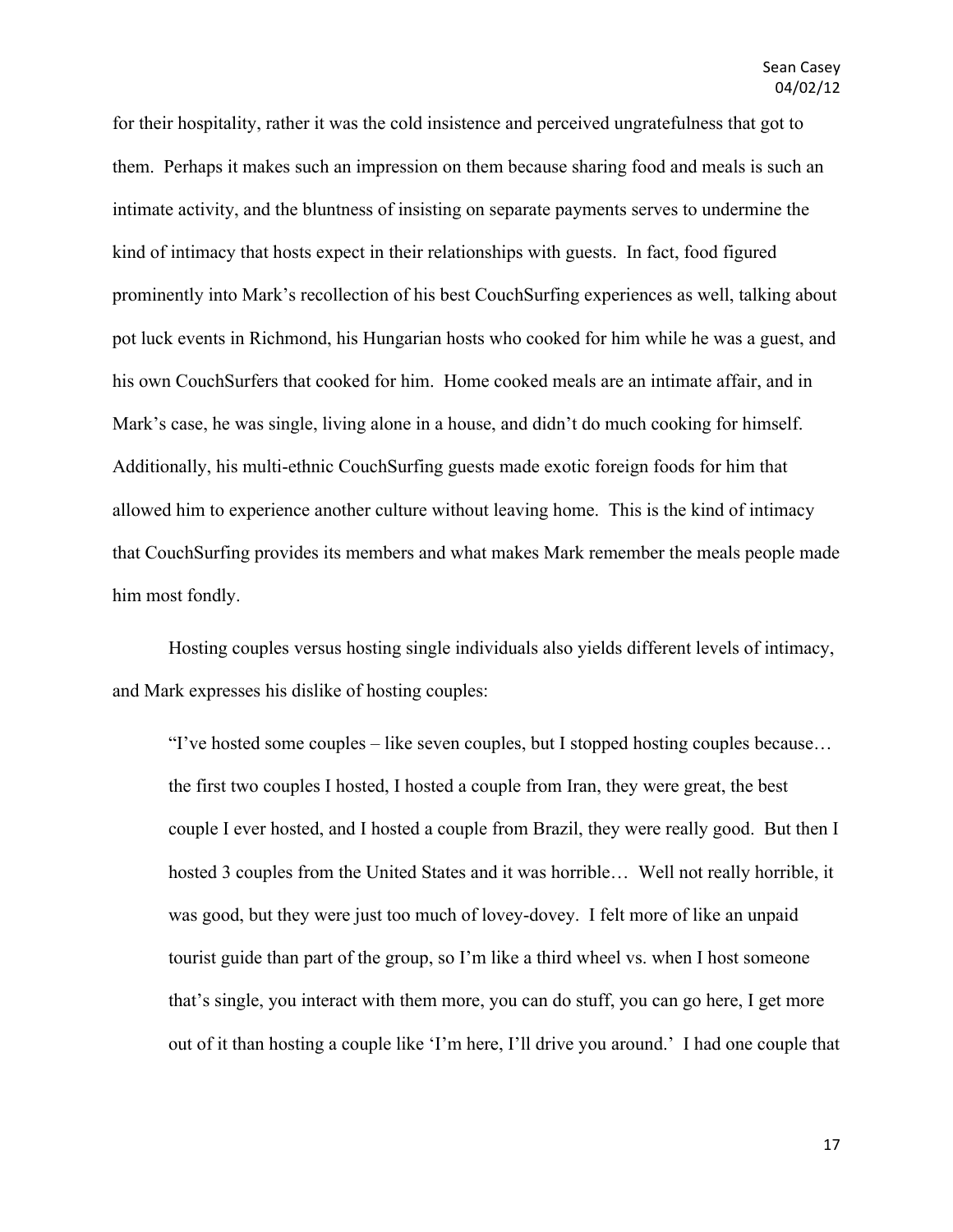they both sat in the back of my truck… and I'm like 'this is stupid, I don't wanna host couples.'"

The sentiment of feeling like a "third wheel" or an "unpaid tourist guide" illustrates the loss in intimacy of a host with guests who prioritize their own shared experiences, rather than looking to share experiences with their host. Mark's referencing of hosting couples as a bad experience is indicative of the importance that CouchSurfers place on such interactive, personal encounters. Guests thus also pay hosts with intimacy.

### INTIMACY BUT NOT ROMANCE?

Romance, the most intimate of encounters, is a subject that is met with a great deal of ambivalence within the CouchSurfing community. Most of the negative references that I have observed on the profiles of CouchSurfing members in both Oahu and elsewhere are reports of sexual advances left by females on the profiles of males. In fact, the only significant controversy that occurred on the Oahu CS forum from September to October 2011 was fallout from an invitation made by a male exclusively to females in a post on September  $18<sup>th</sup>$  that read:

"Any girls looking to party? We've got a massive house and we're here for the week. Jacuzzi, outdoor, wet bar, surf boards, you name it message me! Come by for surf during the day! Girls only sorry, we have enough guys! Cheers."

The post received 25 responses before the moderator put an end to the discussion, with slightly more members disagreeing with the spirit of the post than defending it. Most of the people in disagreement with the post stated something like Glenny Palomino (username) did on September  $20^{\text{th}}$ :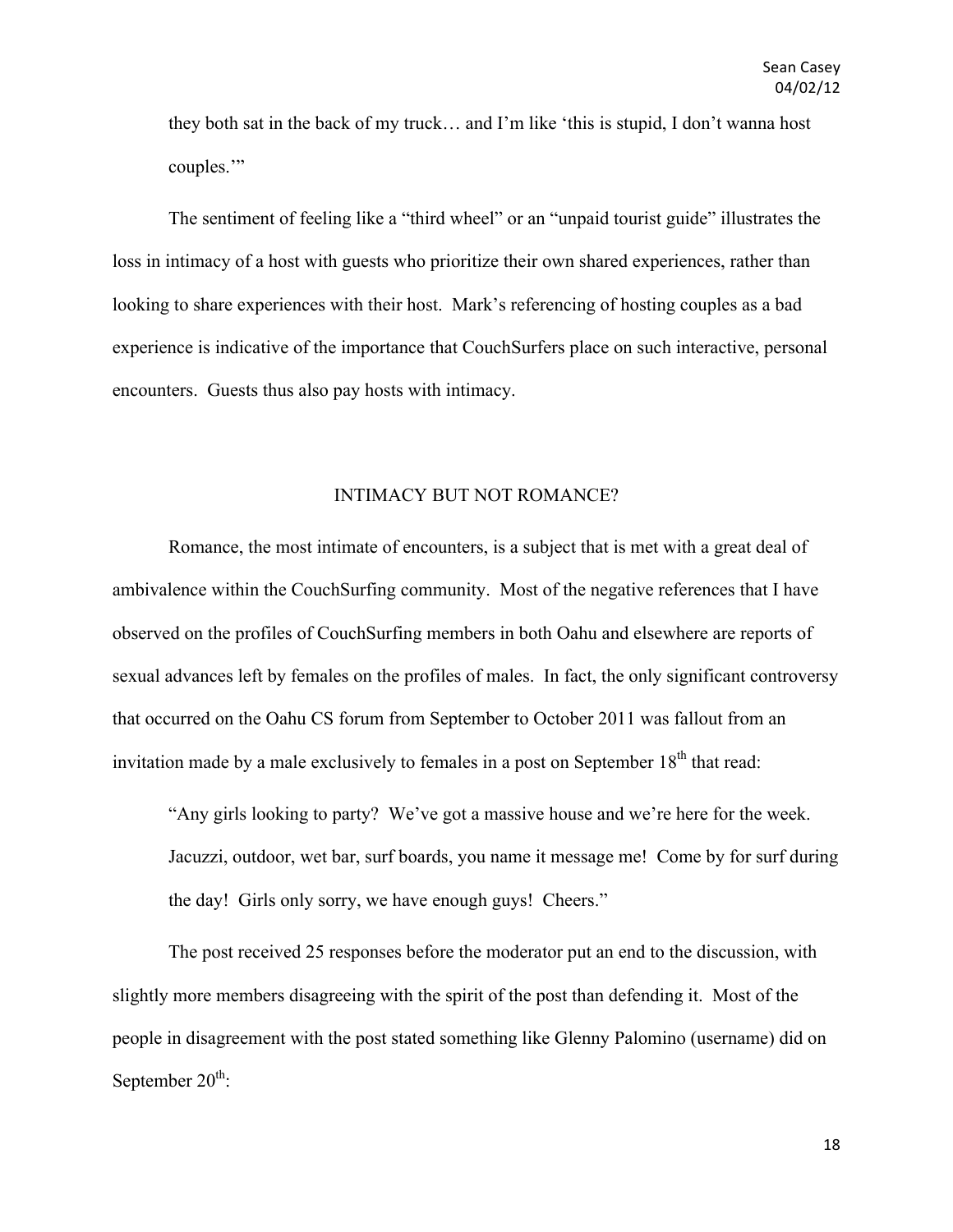"…couchsurfing is about making friendship, connections and experiences and friendship does not specify gender. thats what couchsurfing is about where I come from, just friendship and if something else comes out of that, then awesome! But first comes the idea of just being friends no matter If you are a guy or a girl."

This sentiment seems to be the general consensus amongst CouchSurfers, at least in terms of how members speak about the appropriate place of romance in CouchSurfing. Like Glenny Palomino, most agree that "if something else comes out of that," then it's fine. Situations where romance is actively sought, however, is seen by many as an abuse of the organization, such as a CouchSurfer that Tom once hosted at his camp on North Shore:

"His whole thing was he traveled with… he always traveled with a box of condoms to his host's house cause he never knew who he was gonna meet. And he preferred to stay with girls, you know... he traveled in Europe and he stayed with some girls and they had romantic times and you know, that was it. He stopped traveling to other places on his thing, cause, you know, they hooked up. And so he was kind of expecting that here with people he hung out with in the day time… Whereas I was like, 'you know, when you signed up and you agreed to CouchSurfing, you agreed that that's not what your intentions are. You know, if that happens, okay, but if that's what you're coming into it, then I think you've kind of missed the concept… that's not what CouchSurfing is about, you can't go looking for that.' That's what e-Harmony or match.com is set up for."

Tom had never had a romantic relationship with anyone he hosted, stayed with, or even knew through CouchSurfing, and as such should be placed at one extreme end of a spectrum of the degree to which people use CouchSurfing for sex. Mark also echoed Tom's take on the inappropriateness of using CouchSurfing specifically for sex, but admits to having had sexual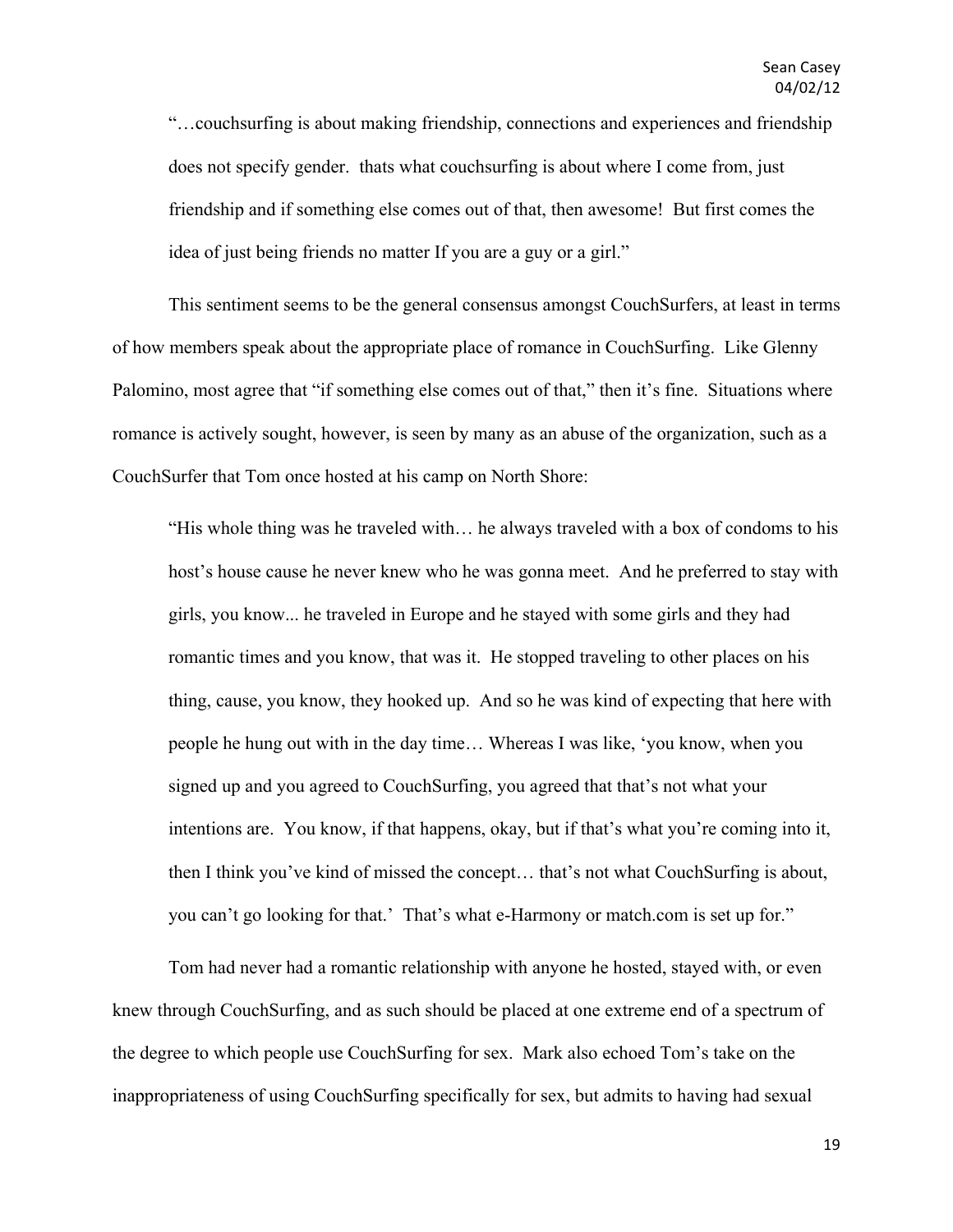relations with CouchSurfers. Stacey is on the other extreme end of the spectrum from Tom and chooses many of her guests based on their potential as sexual partners:

"Yeah. First off, obviously looks, number one thing. Two is probably where they're from. If I have an interest in that culture, I'm definitely gonna be more open to… or if I'm planning to go that country or want to go to that country, then that's another thing. Also music and books are a really big thing. And movies. Anything art associated is a big thing for me, cause I can tell a lot about a person, I think, by their art and then also their pictures, like the type of photography they do. All the artistic aspects I look at a lot, cause those are the type of people I like to hang out with."

The things and order in which Stacey looked for in a potential guest were the same kinds of things that one might look for on a dating site such as match.com: looks then background and interests. Out of the 16 or 17 people she hosted, she claimed to have had sexual relations with at least four.

Consensual sexual relations are undeniably intimate. How can CouchSurfing hosts recall their best and worst experiences with guests in terms of intimacy or lack thereof, while chastising those who seek sexual relationships?

#### THE "PROJECT" OF COUCHSURFING

The issue that is central to how hosts negotiate good and bad guests and the (in)appropriateness of romance in CouchSurfing is, as Tom expressed, the shared ethos behind the "project of CouchSurfing." When questioned about the essence of CouchSurfing, members most often refer to the 'authentic' nature of CouchSurfing as opposed to other forms of travel.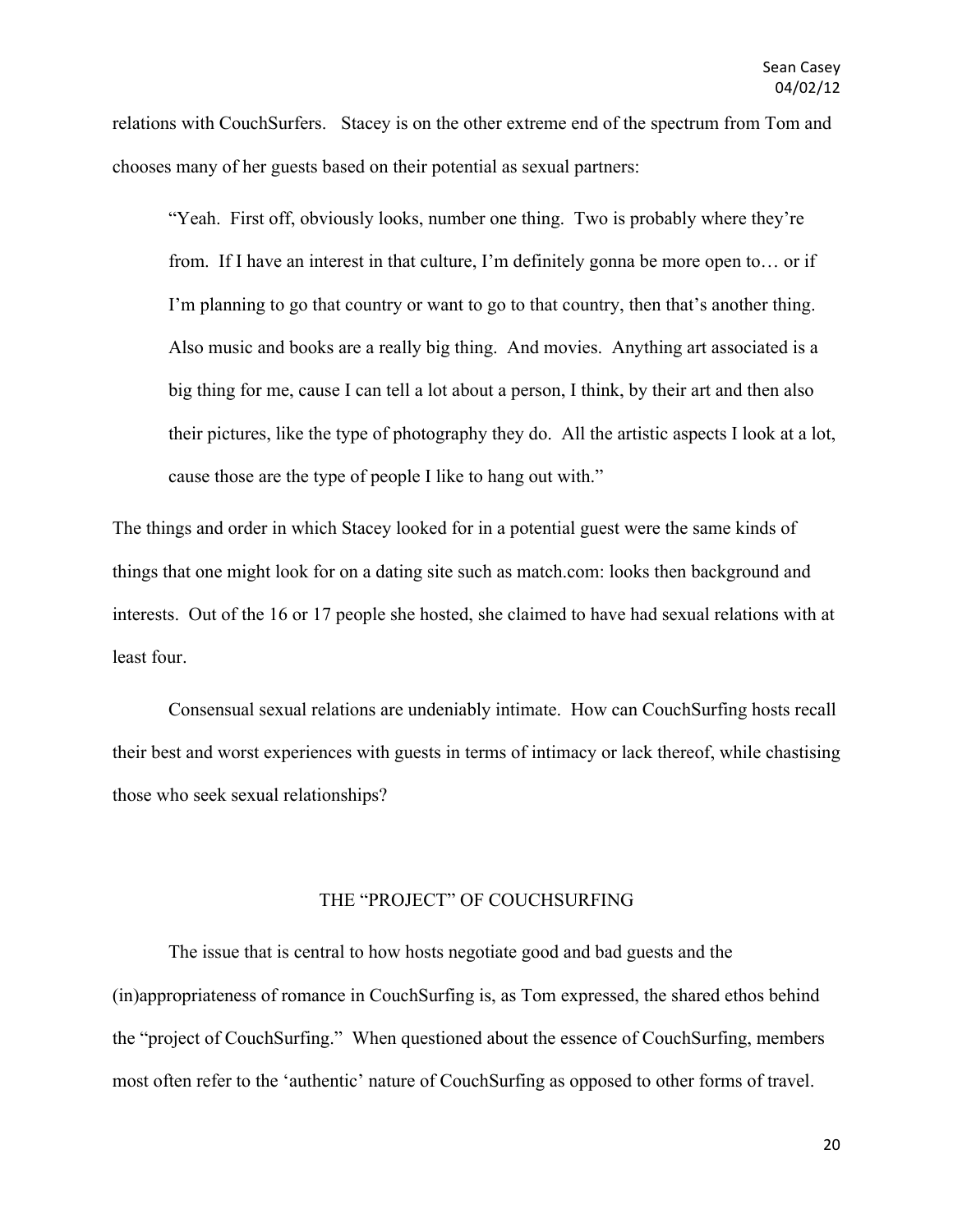Tom: "I think CouchSurfing is all about staying with people that live in the local area so that you can learn the local culture. If they've grown up there, great, then you'll learn a lot more or if they're people who moved there or are staying there temporarily, they're gonna at least understand the local area better than if you went to a hostel and you just stay with other tourists. So what I like about that is that… I like to learn about the areas that I'm going. I'm really not the downtown kind of person, even when I've traveled and stayed in hostels, we've always stayed out in a suburb, outskirt, or in the country so that we can get more the feel of what that place is about. So I find that staying with CouchSurfers is that, it's kind of a quick path to finding out what the local area is or what the culture's like, where's kind of the good areas to go that's not in the tourist books. So, it's a culture, people getting to know other people that are just like-minded."

Sean: "How do forms of traveling like backpacking and staying in hostels compare with CouchSurfing?"

Tom: "How does it compare? I don't think it does. My personal thing is, again, to stay with people and to learn the culture rather than hanging out with a bunch of other tourists, you know, and my thing usually when I think of a hostel I think of a bunch of young drunk people. You know that go there, they tour a little bit, but they kind of get sidetracked, you know. And it's like 'oh yeah I ended up at a party and I just ended up going to that same place the whole time' and you kind of miss the adventure thing. Whereas I kind of like to go off the beaten path a little bit, so if I can experience that area, that's where I'd rather stay with CouchSurfers, because… and the thing is I get to pick who I'm staying with, rather than I have no idea who's going to be sharing my room tonight in a hostel."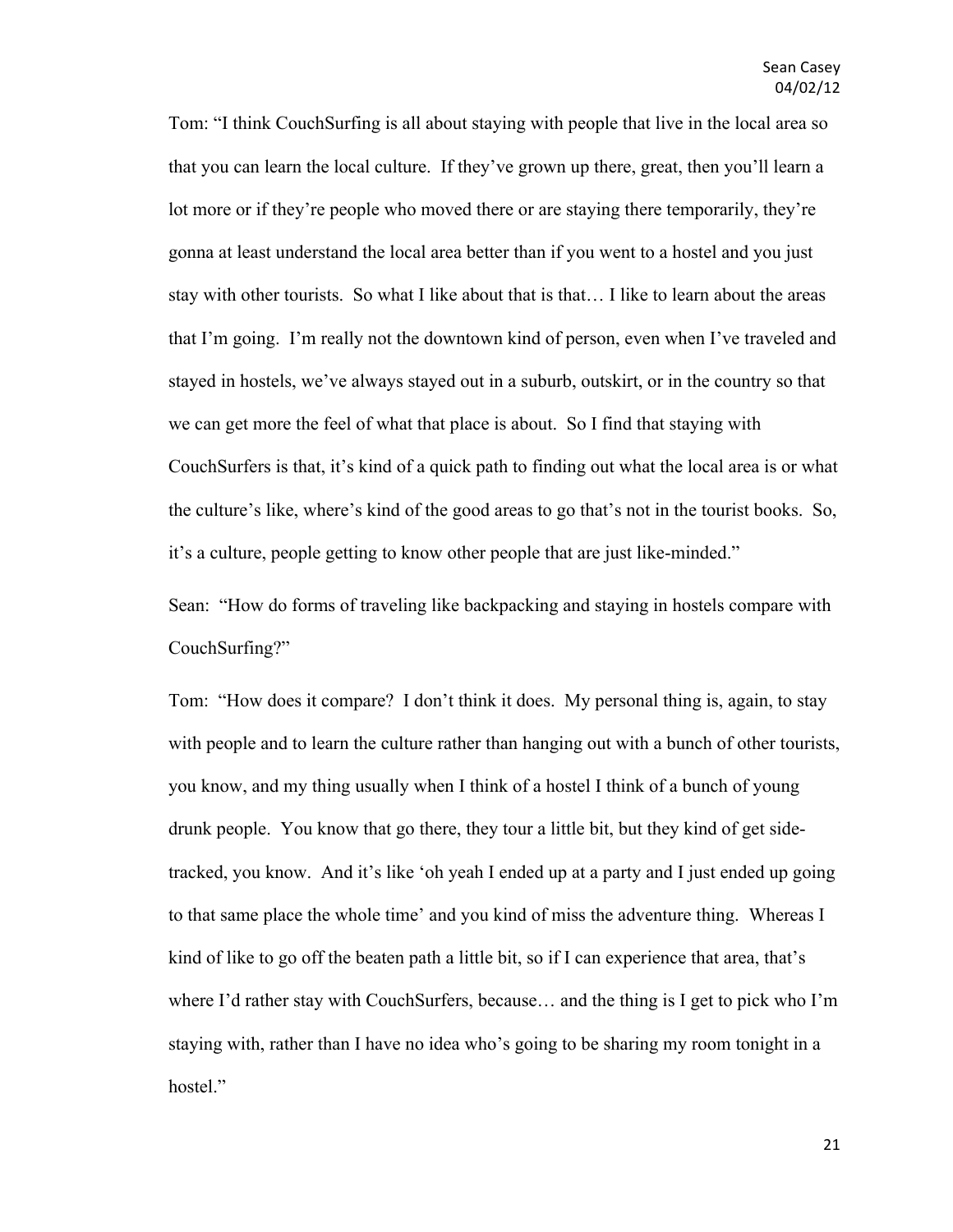Tom's responses reveal his valuation of CouchSurfing as a tool to gain local perspective and expertise, and also to empower him to choose exactly which local he will stay with, as opposed to chancing his roommates in a hostel dormitory. Stacey also describes CouchSurfing in terms of an authenticity mediated through relationships with locals:

"I think [CouchSurfing] totally plays off this whole beatnik movement, you know, it's kind of like a new age beatnik kind of thing, like how traveling and stuff like that, and taking different routes of travel, I guess, like looking at it more from a local's perspective to get that real experience, I think that's the biggest thing about it. So many of these people I get, they make plenty of money, they can be put in a hotel, but when you get put up in a hotel, it totally closes you off to what else is out there, especially staying in Waikiki... you could never leave this place and you don't ever see what Hawaii is, and I see that happen a lot to people working in hotels and stuff. They just see the same old shit and I'm like 'wow, that isn't even what Hawaii is, you know.'"

It is interesting that Stacey likens CouchSurfing to such a romanticized period of American writing that conjures up images of freedom and adventure on the open road totally divorced from organized tourism and the alienation of the postmodern condition. To synthesize some of the language that Tom and Stacey use to talk about CouchSurfing, their negotiation of the "project of CouchSurfing" is that it is constituted by a "culture" of "like-minded" people who go "off the beaten path" to try and find "a local's perspective to get that real experience."

Put in such terms, the central ethos of CouchSurfing appears to be very similar to MacCannell's (1999) conceptualization of tourism as a "quest for authenticity." This quest for authenticity refers not just to tourism, but to the postmodern condition more generally: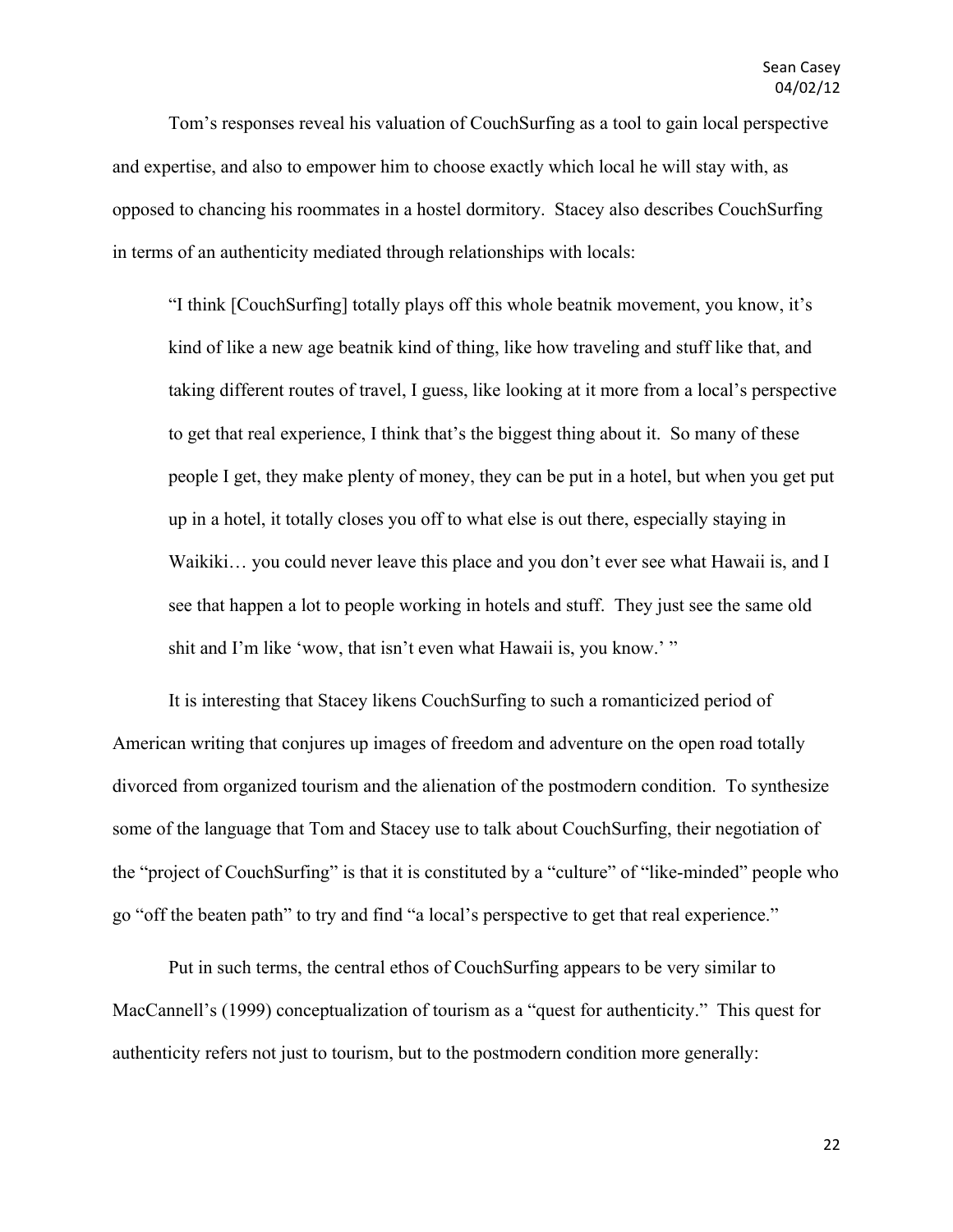"Modern interest in science fiction (as well as in existentialism and sightseeing) is motivated a collective quest for an overarching (solar or galactic) system, a higher moral authority in a godless universe, which makes of the entire world a single solidary unit, a mere world with its proper place among worlds" (MacCannell 1999:16).

In this conceptualization, religion or 'ordered meaning' is replaced in postmodernity by authenticity. Tourism has thus often been likened to spirituality and pilgrimage (Graburn 2004; MacCannell 1992). One possible explanation for the inappropriateness of romance in CouchSurfing is that under such a paradigm, "authentic" experience – perceived as a noble, religious pursuit – is cheapened by hedonism. Furthermore, the uniqueness of CouchSurfing (and thus its own authenticity) relies on its not overlapping in function or ethos with such oft disparaged dating websites.

## INTIMACY, AUTHENTICITY, AND ALIENATION

It is worth unpacking and examining the connectedness between these related terms of "intimacy" and "authenticity," as well as their common analog "alienation." Alienation has been a central characterization of the contemporary condition of man in economic, sociological, and anthropological theory. Marx's own critique of capitalism relied heavily on the link between money, labor, and alienation (Marx 1974). "Alienation" implies a lack of "intimacy," so it is no surprise that Marx makes appeals to the damaging effects of capitalism using the dichotomy as a metaphor:

Assume *man* to be *man* and his relationship to the world to be a human one: then you can exchange love only for love, trust for trust, etc... Every one of your relations to man and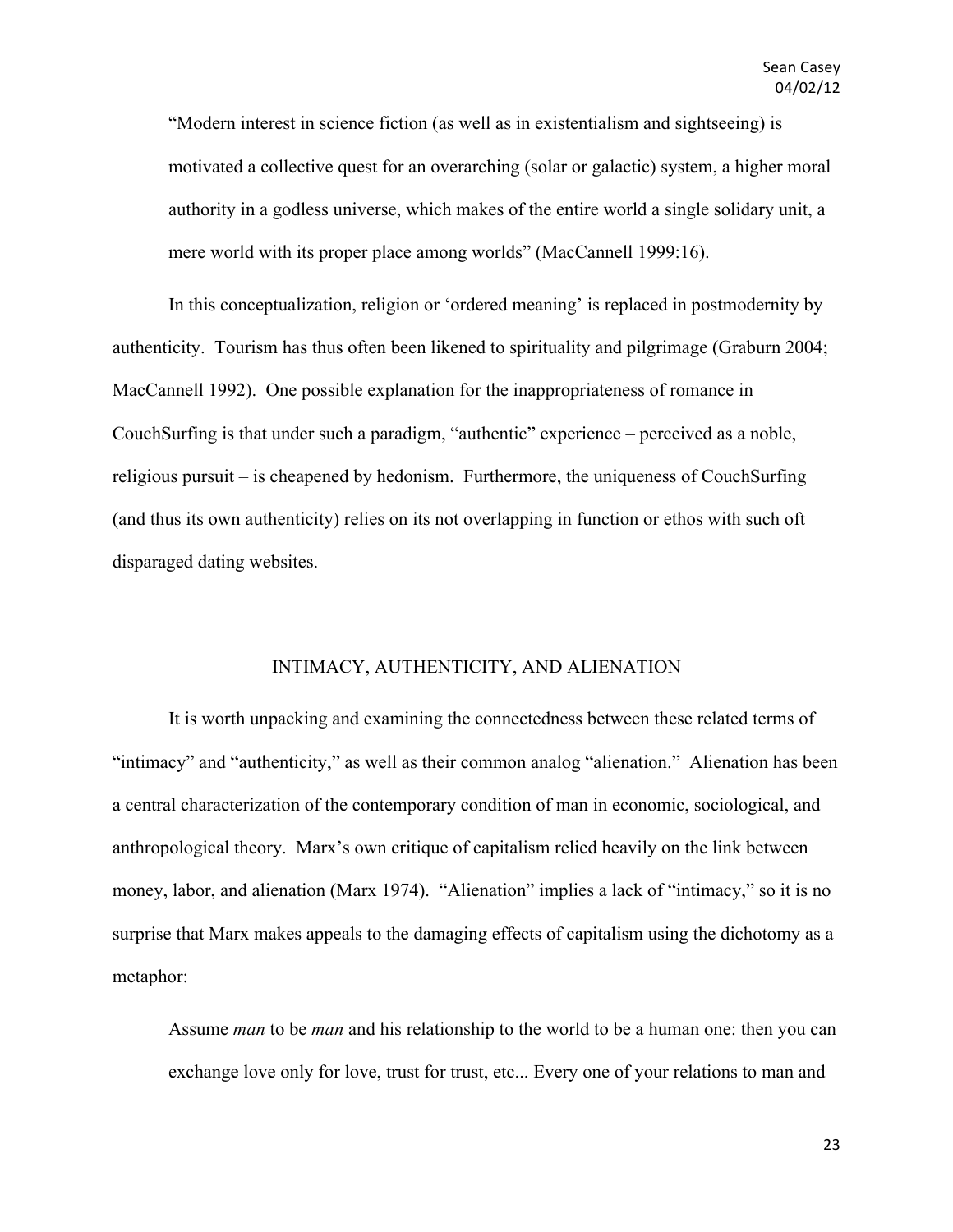to nature must be a *specific expression,* corresponding to the object of your will, of your *real individual* life. If you love without evoking love in return – that is, if your loving as loving does not produce reciprocal love; if through a *living expression* of yourself as a loving person you do not make yourself a *beloved one,* then your love is impotent – a misfortune" (Marx 1974).

Such a sense of loss is not merely a trope of Marxism, but also characterizes the past several decades of postmodern theory and its precursors (Ivy 1995; Harvey 1989). For tourism, alienation can come in forms such as a sense of loss of an idyllic past in the modern world (Ivy 1995) or in the more Marxist sense of man's relationship to his labor (MacCannell 1999). While Marx writes in terms of 'intimacy' with the 'person' as the object, tourist literature uses more objective-sounding (paradoxically non-intimate!) terms such as "authenticity" with 'culture' as the object. However, both are described vis-à-vis a common oppositional force, alienation.

#### THE PROBLEM AND ENDURING VALUE OF "AUTHENTICITY"

The concept of "authenticity" has abounded in tourism and heritage studies since MacCannell's initial conceptualization of the 'quest,' but it is invoked in very different ways to very different ends. Indeed, "one never knows except by analysis of the context which meaning is salient in any given instance" (Bruner 2004:151). Herein lies the problem of authenticity: it is an ambiguous, ill-defined concept that is used as a tangible marker of value.

The nature and relevance of "authenticity" in tourism studies is a well-worn topic of debate that continues into the present day. While many dismiss it as an invalid or outmoded concept that ignores the processual nature of culture (Cohen 1988), it continues to recur as a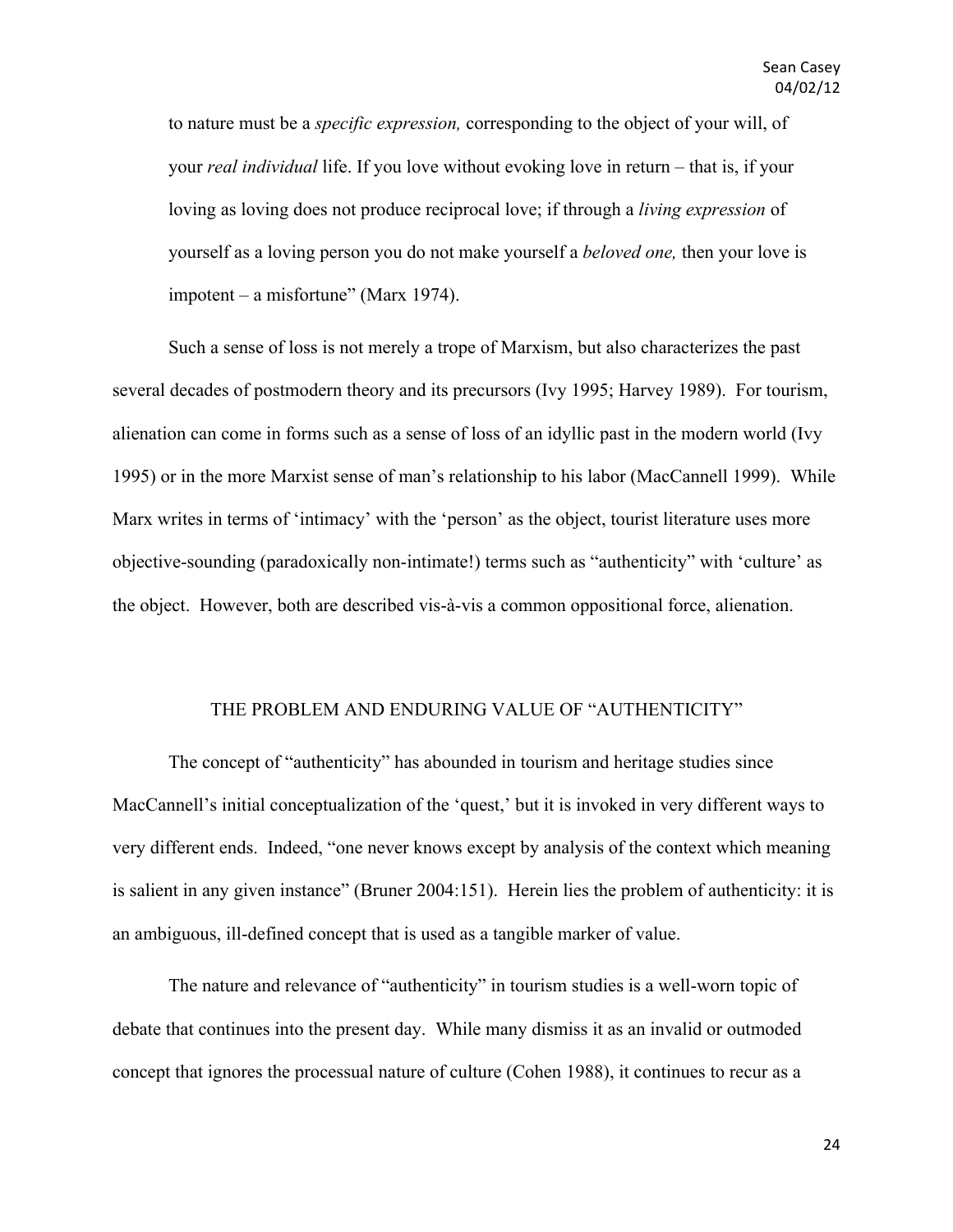trope not only in recent editions of *Annals of Tourism Research*, but also in the ways both hosts and guests talk about tourism (Vail 2004; Westerhausen 2002; Martin 2010). What matters about "authenticity" is the manner in which it is invoked discursively (Bruner 2004; Martin 2010).

In the case of CouchSurfing, "authenticity" emerges as a trope as members seek to explain the ethos of the organization. The frequency of terms such as "real experience" and "local perspective" and talking about how a hotel "closes you off" from "learning the culture" certainly illustrates the importance of authenticity in the way members negotiate CouchSurfing as a form of cross-cultural engagement vis-à-vis tourism.

It is interesting to note that when the interviewees spoke of CouchSurfing in terms of "authenticity," it was from the perspective of guests, of 'getting' (as opposed to 'giving') a local perspective. It makes sense that the people most concerned with authenticity would be the guests, as they are the seekers of 'real experience.' Meanwhile, when recounting their experiences as a host, the trope of "intimacy" seemed to wholly replace "authenticity." It is possible that CouchSurfers recall their experiences in terms of "authenticity" while in the role of "guest," and in terms of "intimacy" while in the role of "host." I would argue that this is because "intimacy" and "authenticity" are not only related concepts, but are actually tropes used to describe the same object from different perspectives within the discursive space of CouchSurfing. Conran (Conran 2011) similarly shows that volunteer tourists in Thailand recount their experiences largely in terms of "intimacy," and suggests that the "quest for authenticity" could be re-organized in these terms.

In fact, authenticity could be re-conceptualized as intimacy, in so far as it is invoked discursively by tourists as part of a value judgment. To laud a historical monument for its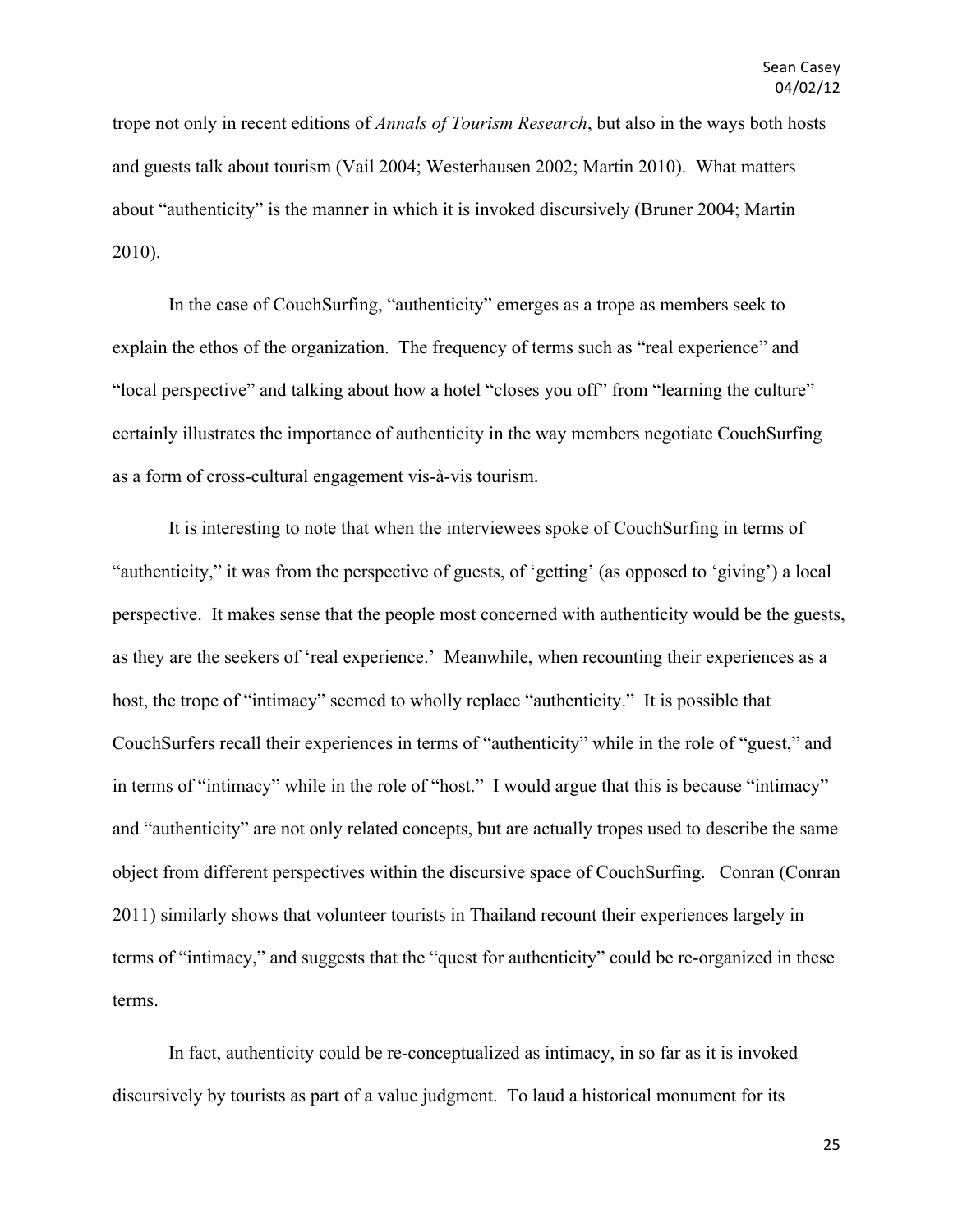"authenticity" is equivalent to expressing how the monument – as a signifier of pastness – compresses the spatiotemporal distance between the tourist and the sign, i.e. fosters intimacy with the signified past. When a tourist – or ethnographer (Greenwood 1989) – complains about the lack of authenticity in a festival that has become 'touristy,' he is referring not necessarily to the actual origins of the tradition, but to an emotional distance (i.e., alienation) that commercialization has created between the tourist and the sign. In such a way, a phenomenological re-conceptualization of "authenticity" as a discursive expression of intimacy might be more helpful in understanding tourism and the host-guest relationship.

#### **CONCLUSION**

Whenever I explain CouchSurfing to the uninitiated, the most perplexing facet of the system of hosting is always 'why would somebody want to allow a stranger into their home?' I always answer this question in terms of "cultural exchange," which is part of it, but – at least on Oahu, these three themes offer a more tangible explanation for the motivations of CouchSurfing hosts. Though CouchSurfing is a free service in terms of money, there are really several types of payment going on between host and guest. Guests make their most tangible payment by leaving references for their hosts, helping them *build their profiles*. In the cases of Stacey's divorce, Tom's hiking hobby, or Mark's nightlife scene, the payment from the guests was in the form of *enabling* their hosts to enact particular lifestyles. Finally, guests pay hosts through *intimacy*, whether by sharing experiences, sexual relationships, or simply cooking and sharing meals. The ability of hosts and guests to negotiate payment tacitly and in non-economic terms greatly changes the dynamic of the touristic encounter, producing feelings of "intimacy" and "authenticity."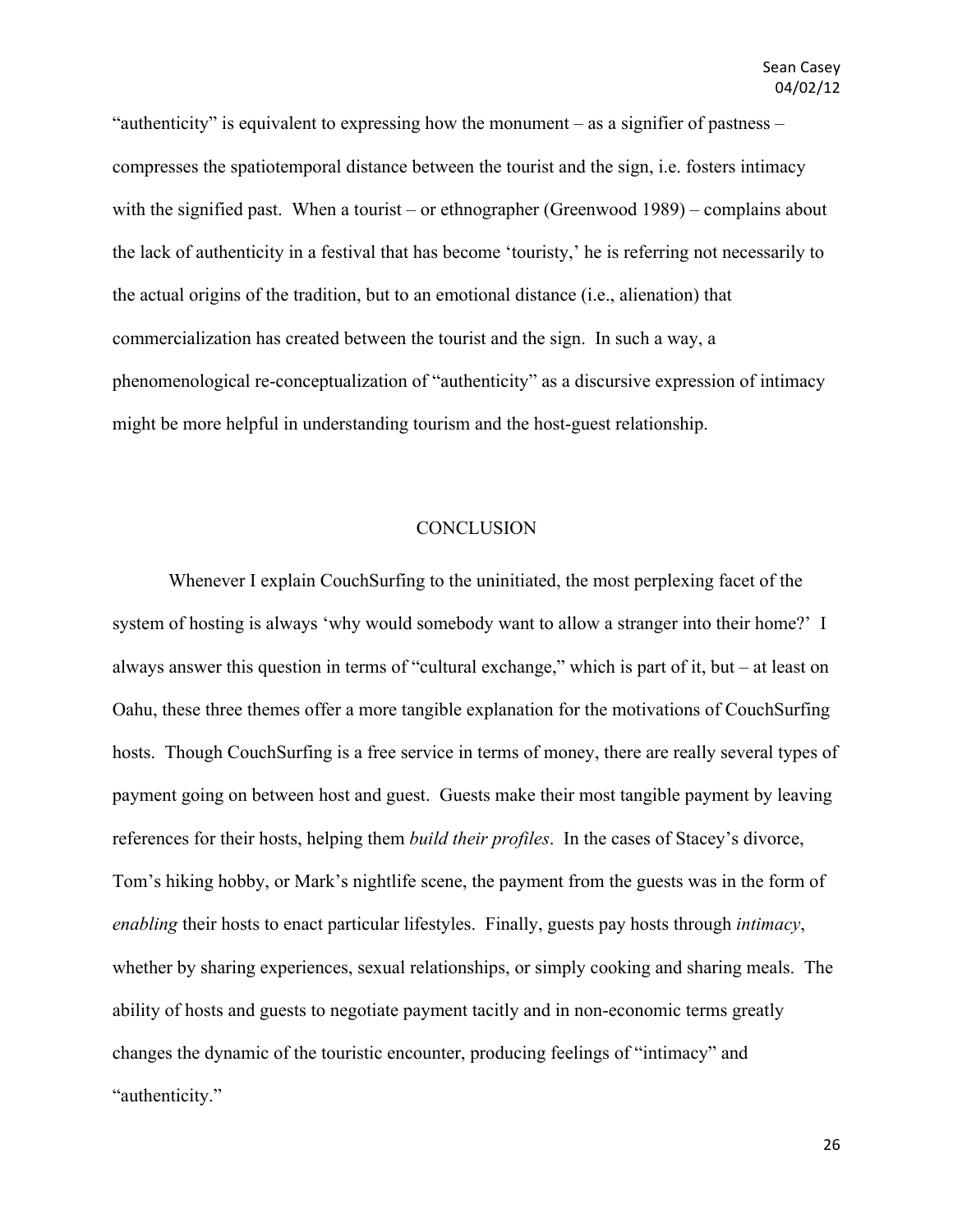Furthermore, CouchSurfing practices require a re-conceptualization of some of the basic assumptions of tourism. It is often assumed, for example, that obstacles such as "staged authenticity" (MacCannell 1973), "front" and "back" spaces (Goffman 1959), and the inherently commercial nature of the host-guest relationship (Vail 2004) impede the tourist 'quest for authenticity.' Within the framework of CouchSurfing, these obstacles become irrelevant. Additionally, tourism is generally spoken of as intangibly benefiting only the tourist, while the local receives only tangible benefits, such as commerce or infrastructural improvements. If anything, tourism is seen as psychologically damaging for locals, characterized by postcolonial imbalances of power (Kahn 2011). Meanwhile, for the tourist, tourism is a 'quest for authenticity' or a "transformative" encounter (MacCannell 1999; Di Giovine 2009). By mediating the encounter of locals and visitors through non-monetary payoffs, CouchSurfing reconfigures the host-guest relationship in such a way that its encounters can be "intimate" and "transformative" for both the hosts and guests. This study illustrates the need to explore how new forms of technology mediate the touristic encounter and how new ways of experiencing 'the Other' require a re-conceptualization of basic assumptions of the tourism literature.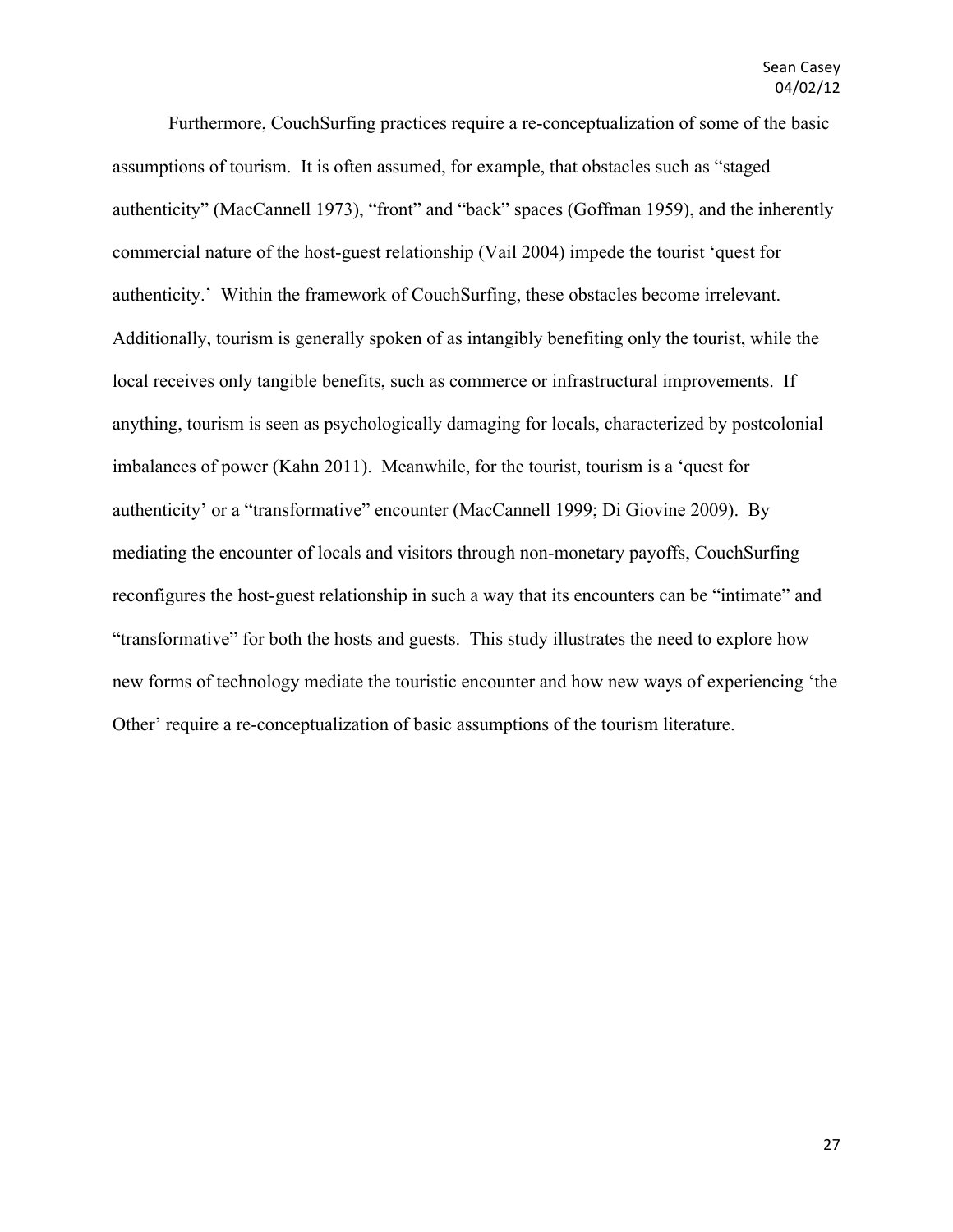## Works Cited

Anderson, Benedict

1983 Imagined Communities: Reflections on the Origin and Spread of Nationalism. London: Verso.

Appadurai, Arjun 1996 Modernity at Large: Cultural Dimensions of Globalization. Minneapolis Minn.: University of Minnesota Press.

Boyd, Danah 2008 Taken Out of Context : American Teen Sociality in Networked Publics.

Bruner, Edward M. 2004 Culture on Tour: Ethnographies of Travel. 1st edition. University Of Chicago Press.

Clifford, James

1997 Routes: Travel and Translation in the Late Twentieth Century. Cambridge Mass.: Harvard University Press.

Cohen, Erik

1988 Authenticity and Commoditization in Tourism. Annals of Tourism Research 15(3): 371- 386.

Conran, M 2011 They Really Love Me! Annals of Tourism Research 38(4): 1454-1454-1473.

Emerson, Robert 1995 Writing Ethnographic Fieldnotes. Chicago: University of Chicago Press.

Gershon, Ilana 2010 The Breakup 2.0 : Disconnecting over New Media. Ithaca N.Y.: Cornell University Press.

Di Giovine, Michael 2009 The Heritage-scape: UNESCO, World Heritage, and Tourism. Lanham: Lexington Books.

Goffman, Erving 1959 The Presentation of Self in Everyday Life. Garden City N.Y.: Doubleday.

Graburn, Nelson 2004 Secular Ritual: a General Theory of Tourism. *In* Tourists and Tourism : a Reader. Long Grove IL: Waveland Press.

Greenwood, Davydd J. 1989 Culture by the Pound: An Anthropological Perspective on Tourism as Cultural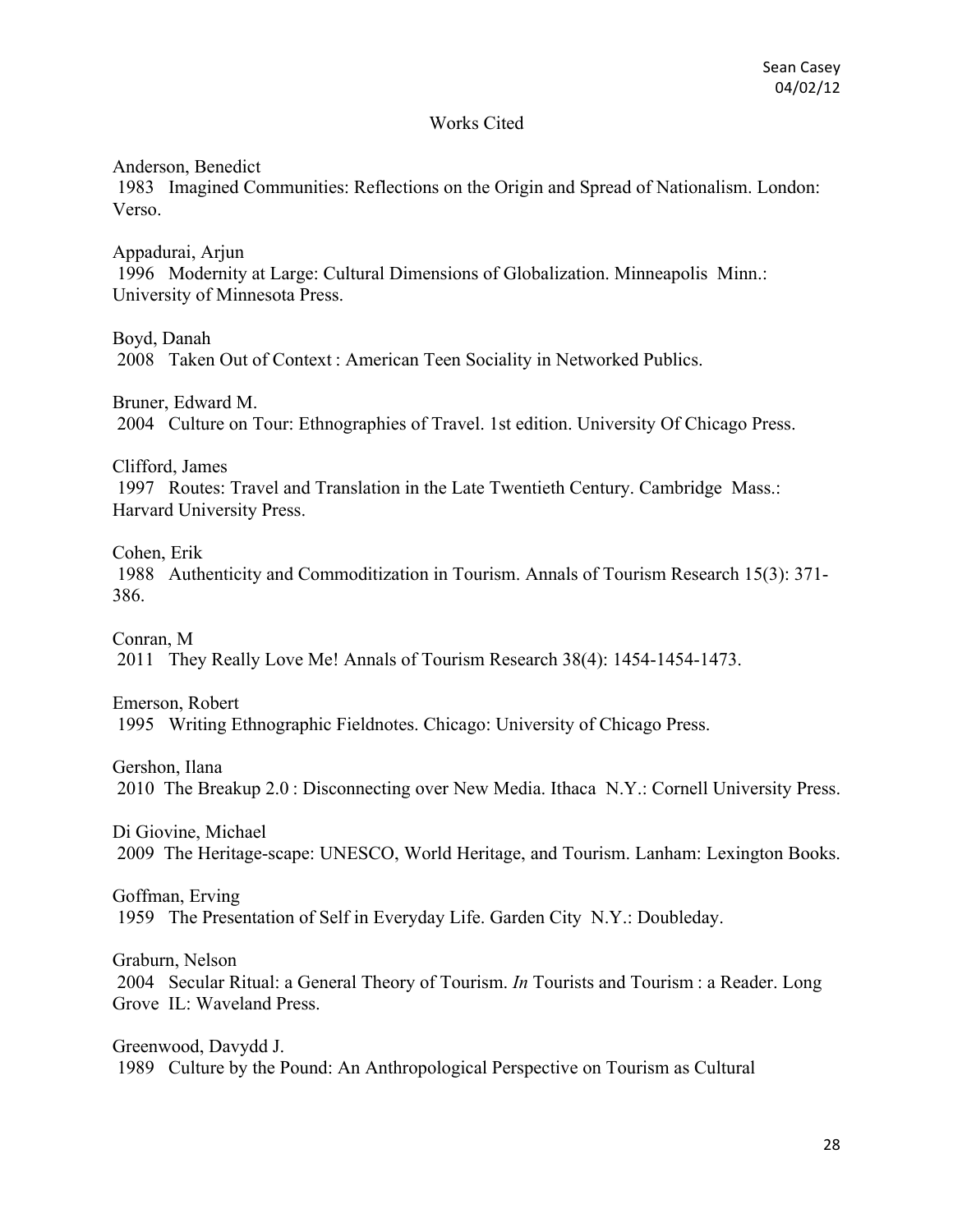Commoditization. *In* Hosts and Guests: The Anthropology of Tourism. Valene L. Smith, ed. Pp. 171-185. University of Pennsylvania Press.

Harvey, David

1989 The Condition of Postmodernity: An Enquiry into the Origins of Cultural Change. Oxford [England] ;;Cambridge Mass. USA: Blackwell.

## Itō, Mizuko

2010 Hanging Out, Messing Around, and Geeking Out: Kids Living and Learning with New Media. Cambridge Mass. ;;London: MIT Press.

# Ivy, Marilyn

1995 Discourses of the Vanishing: Modernity, Phantasm, Japan. University Of Chicago Press.

## Kahn, Miriam

2011 Tatihi: Beyond the Postcard, Power, Place and Everyday Life. Seattle: University of Washington Press.

# MacCannell, Dean

1973 Staged Authenticity: Arrangements of Social Space in Tourist Settings. The American Journal of Sociology 79(3): 589-603.

1992 Empty Meeting Grounds: The Tourist Papers. London ;;New York: Routledge.

1999 The Tourist: A New Theory of the Leisure Class. 1st edition. University of California Press.

Martin, Keir

2010 Living Pasts: Contested Tourism Authenticities. Annals of Tourism Research 37(2): 537- 554.

Marx, Karl

1974 Economic and Philosophical Manuscripts of 1844. Moscow: Progress Publishers.

Smith, Marc

1999 Communities in Cyberspace. London ;;New York: Routledge.

Trask, Haunani-Kay

1999 From a Native Daughter: Colonialism and Sovereignty in Hawai`i. Honolulu: University of Hawai`i Press.

Urry, Professor John

1990 The Tourist Gaze: Leisure and Travel in Contemporary Societies. 1st edition. SAGE Publications.

Vail, Margaret 2004 Right of Passage : Backpacker Subculture and the "Gentrification" of Tourism in Bolivia.